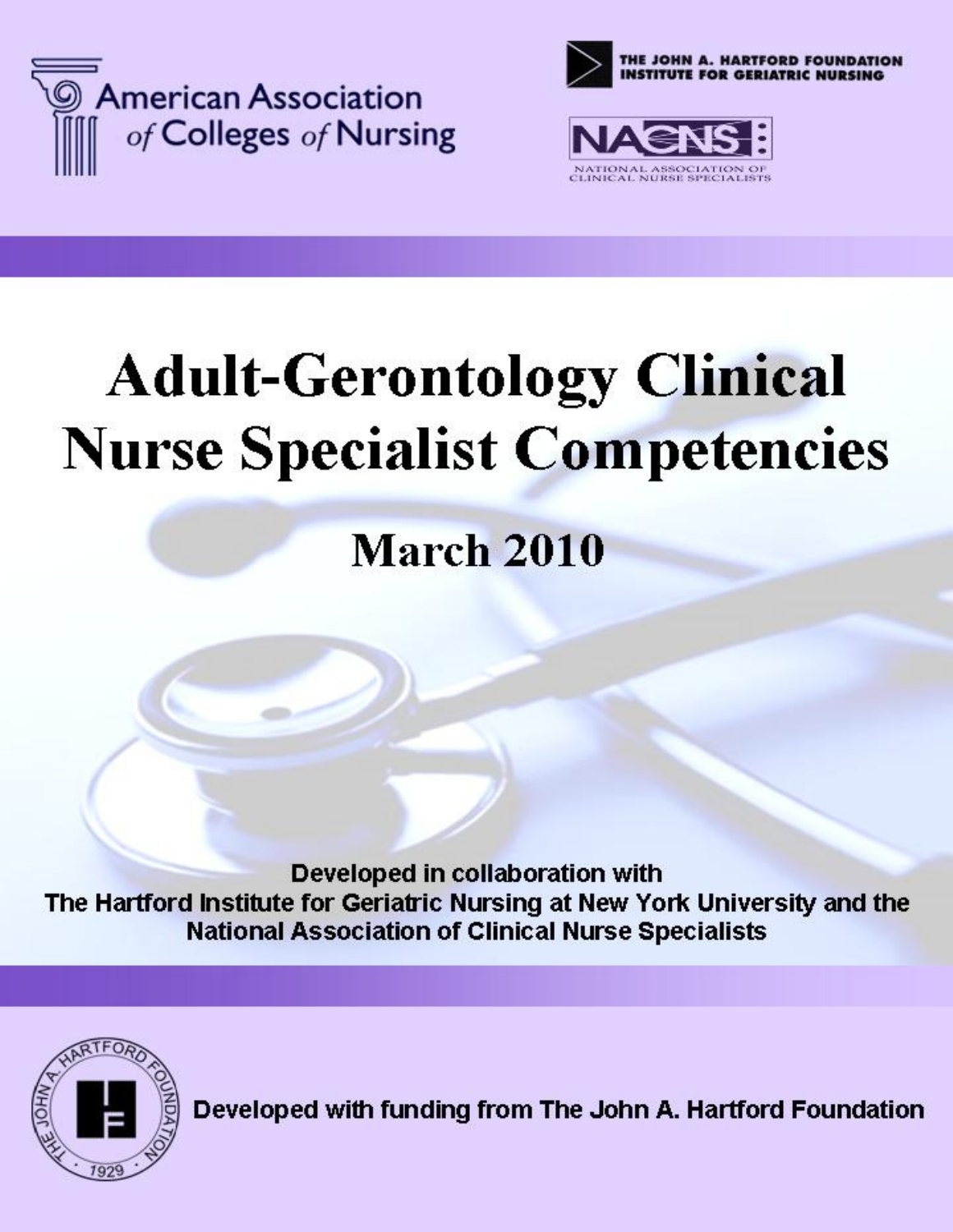This publication was developed with funding from the John A. Hartford Foundation.

Founded in 1929, the John A. Hartford Foundation is a committed champion of training, research and service system innovations that promote the health and independence of America 's older adults. Through its grantmaking, the Foundation seeks to strengthen the nation's capacity to provide effective, affordable care to this rapidly increasing older population by educating "aging-prepared" health professionals (physicians, nurses, social workers), and developing innovations that improve and better integrate health and supportive services. The Foundation was established by John A. Hartford. Mr. Hartford and his brother, George L. Hartford, both former chief executives of the Great Atlantic & Pacific Tea Company, left the bulk of their estates to the Foundation upon their deaths in the 1950s. Additional information about the Foundation and it programs is available on their Web site.

Copyright © 2010 by American Association of Colleges of Nursing All rights reserved. No part of this book may be reproduced in print, by photostatic means, or in any other manner, without the expressed written permission of both organizations.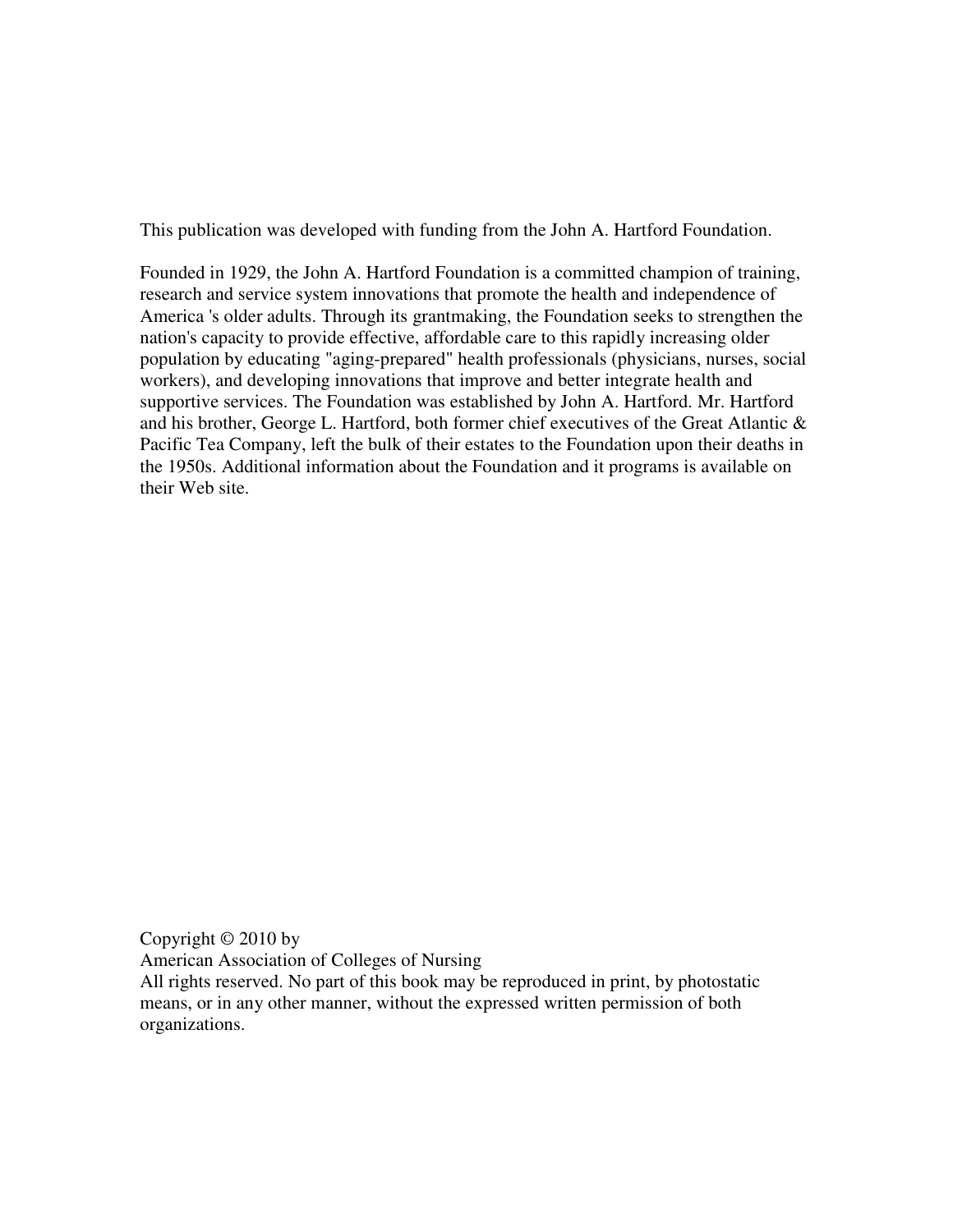

# **Adult-Gerontology Clinical Nurse Specialist Competencies**

# **March 2010**

AMERICAN ASSOCIATION OF COLLEGES OF NURSING One Dupont Circle, Suite 530, Washington, DC 20036-1120 (202) 463-6930 Facsimile (202) 785-8320 http://www.aacn.nche.edu/Education/adultgerocomp.htm

Developed in collaboration with The Hartford Institute for Geriatric Nursing at New York University and the National Association of Clinical Nurse Specialists

THE HARTFORD INSTITUTE FOR GERIATRIC NURSING AT NEW YORK UNIVERSITY New York University, College of Nursing, 726 Broadway, 10th Floor, New York, NY 10003 (212) 998-5355 Facsimile (212) 995-4679 http://hartfordign.org/

NATIONAL ASSOCIATION OF CLINICAL NURSE SPECIALISTS 100 North  $20^{th}$  Street,  $4^{th}$  Floor, Philadelphia, PA 19103 (215) 320-3881 Facsimile (215) 564-2175 www.nacns.org



**Developed with funding from The John A. Hartford Foundation**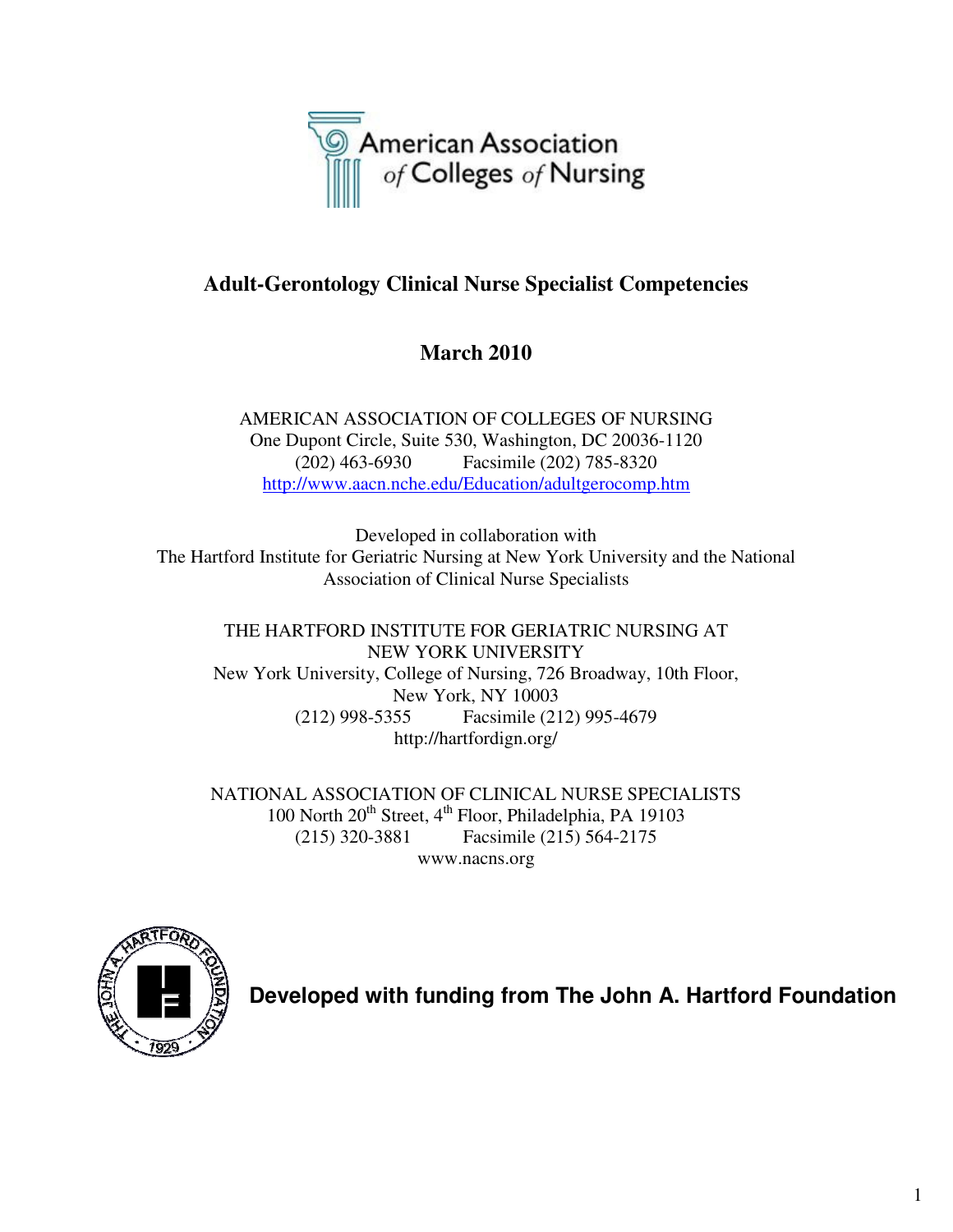#### **EXPERT PANEL FOR ADULT-GERONTOLOGY CLINICAL NURSE SPECIALIST COMPETENCIES**

#### **Co-Facilitators**

Joan M. Stanley, PhD, RN, CRNP, FAAN American Association of Colleges of Nursing

Kelly A Goudreau, DSN, RN, ACNS-BC National Association of Clinical Nurse Specialists

#### **Panel Members**

#### Organizational Representatives

Carolyn Auerhahn, EdD, GNP-BC, FAANP NYU Hartford Institute (Co-Project Investigator)

Nancy Chornick, PhD, RN, CAE National Council of State Boards of Nursing, APRN Panel

Laurie Dodge Wilson MSN, RN, GNP-BC, ANP-BC American Association of Colleges of Nursing

> Marian Edmiston, RN, MSN, DEd Genesis Health Care

Judith E. Hupcey, RN, CRNP, EdD JAHF Building Academic Geriatric Nursing Capacity

> Sara McCumber, RN, CNP, CNS American Nurses Credentialing Center

Mathy Mezey, EdD, RN, FAAN NYU Hartford Institute (Co-Project Investigator)

Diane J. Mick, PhD, RN, GNP, FNAP American Association of Critical Care Nurses Certification Corporation

> Diana Morris, PhD, RN, FAAN, FGSA Hartford Geropsychiatric Nursing Collaborative

Beth M. Palmer, DNP, RN, ANP-BC, ACNS-BC Academy of Medical-Surgical Nurses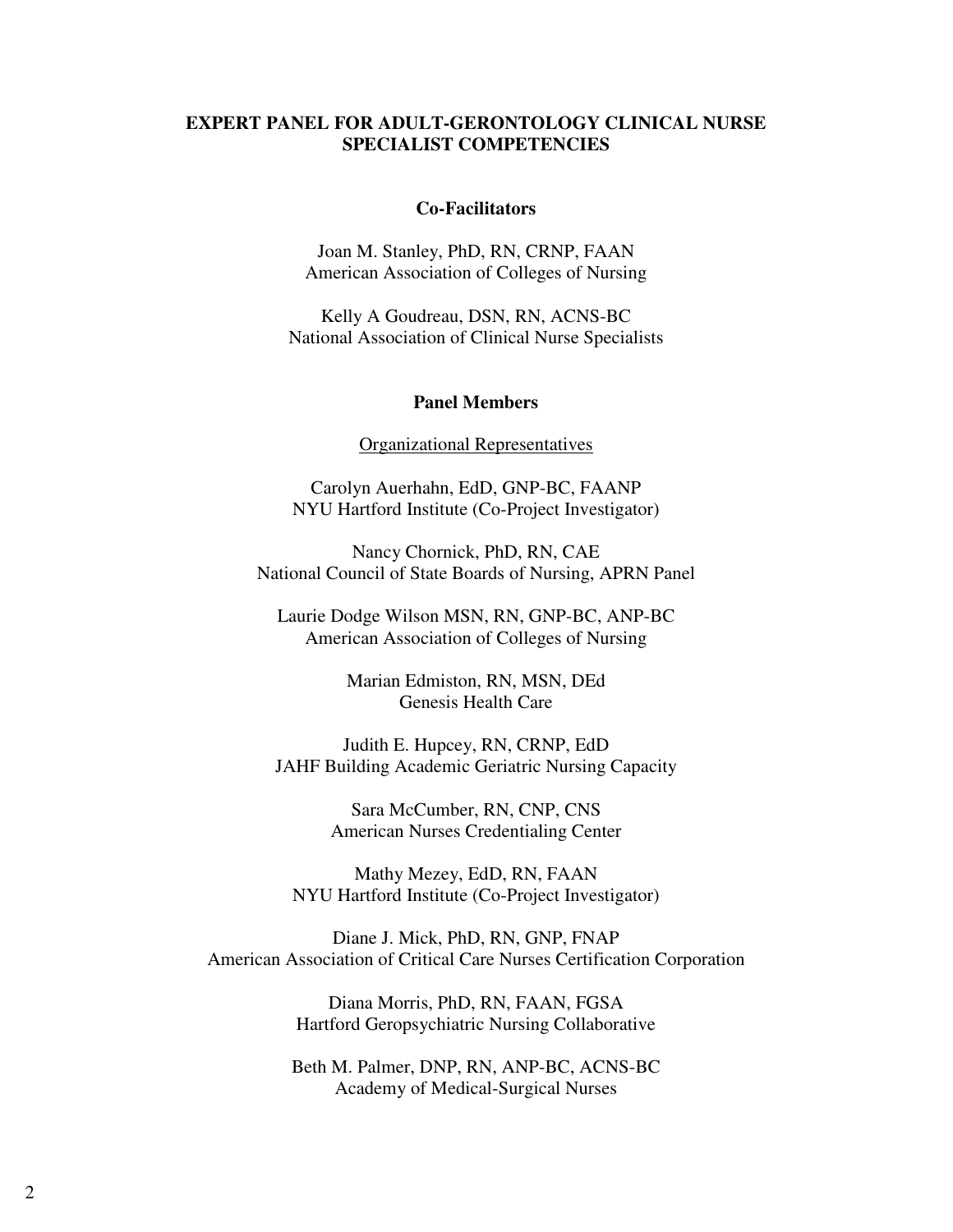Jane Walker, PhD, RN National Association of Clinical Nurse Specialists

At-large Panel Members:

Jean Bandos, MSN, GCNS, BC Gerontology CNS

Dennis J. Cheek, PhD, RN, FAHA Acute Care CNS

Brenda P. Johnson, PhD, RN Gerontology CNS

Sue Sendelbach, PhD, RN, CCNS, FAHA Acute Care CNS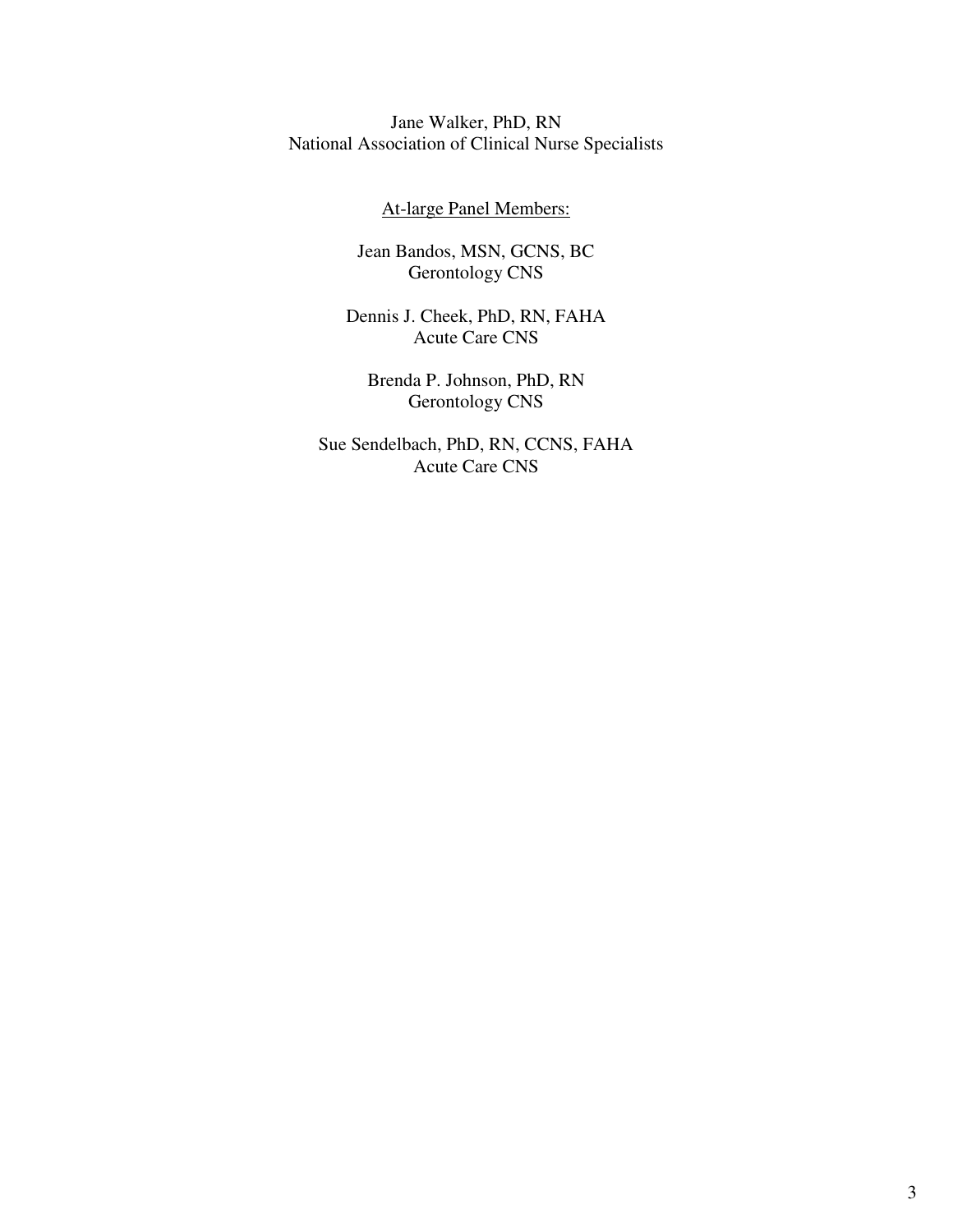#### **VALIDATION PANEL**

#### Organizations Participating in Validation Panel

American Association of Critical Care Nurses American Nurses Association Commission on Collegiate Nursing Education Gerontological Advanced Practice Nurses Association Hartford Institute at NYU Hospice and Palliative Nurses Association National Association of Clinical Nurse Specialists Nurses Organization of Veterans Affairs Oncology Nursing Society Department of Veterans Affairs

Schools Participating in Validation Panel Bloomsburg University College of Staten Island Florida Southern College Johns Hopkins University King College La Salle University Louisiana State University Health Sciences Center Misericordia University Pacific Lutheran University Rush University San Francisco State University SUNY-Upstate Medical University Texas Christian University The College of St. Scholastica University of California-Los Angeles University of Delaware University of Massachusetts-Boston University of Michigan University of Pittsburgh University of Rhode Island University of South Alabama University of Southern Mississippi University of Texas-Austin University of Texas Health Science Center University of the Incarnate Word University of Wisconsin-Milwaukee Vanderbilt University Widener University Wilkes University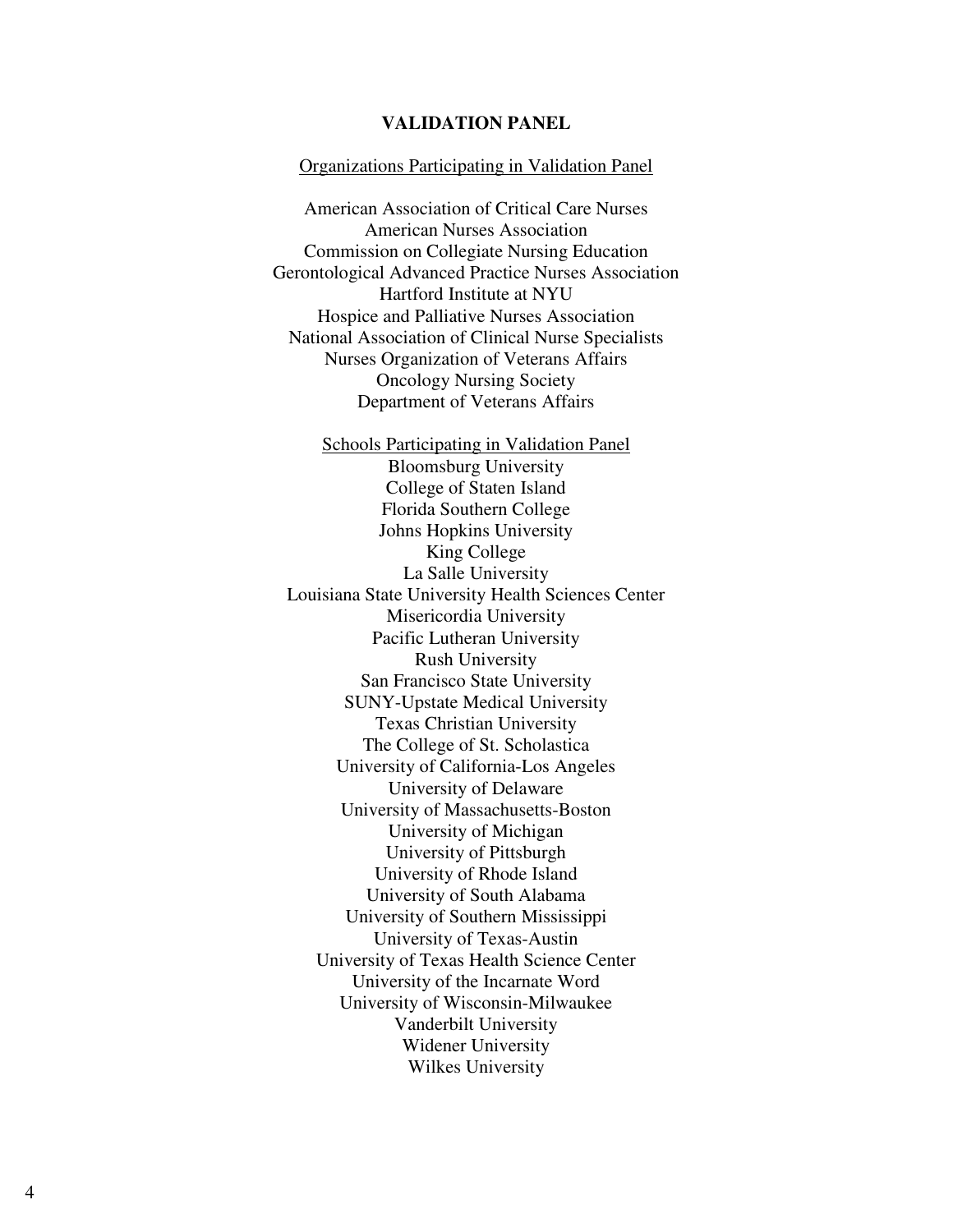#### **ENDORSEMENTS**

The organizations listed below have endorsed the Adult-Gerontology Clinical Nurse Specialist Competencies. Endorsement is defined as a *philosophical agreement with the intent and content* of the competencies found on pages 14-31.

**(**The list of endorsing organizations is posted in the electronic document which can be accessed at http://aacn.nche.edu/)

American Association of Colleges of Nursing (AACN) American Nurses Credentialing Center (ANCC) American Association of Critical-Care Nurses (AACN) American Association of Critical-Care Nurses Certification Corporation (AACNCC) Commission on Collegiate Nursing Education (CCNE) Gerontological Advanced Practice Nurses Association (GAPNA) National Association of Clinical Nurse Specialists (NACNS)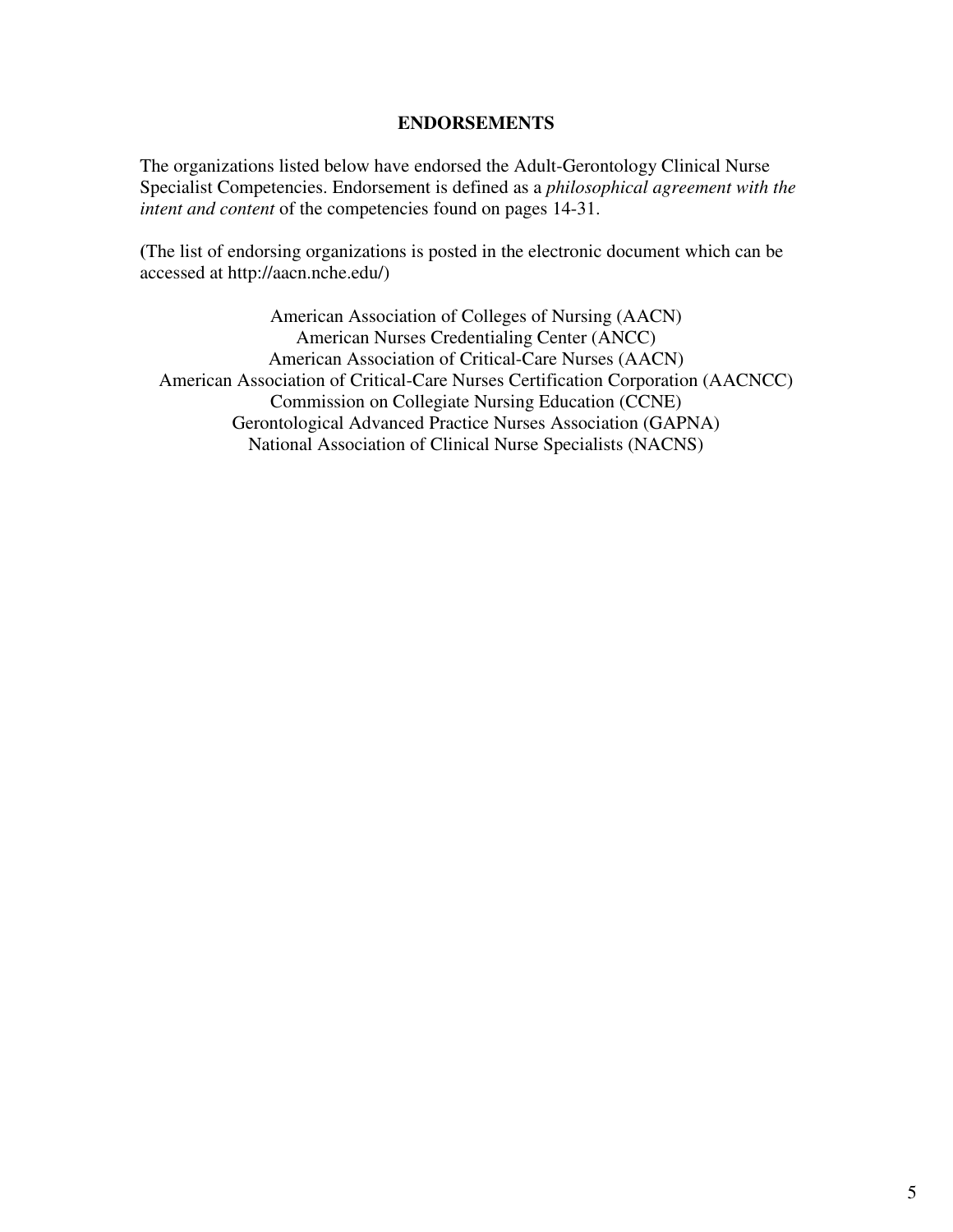#### **PROJECT OVERVIEW**

The Adult-Gerontology Clinical Nurse Specialist Competencies reflect the work of a national Expert Panel, representing the array of both adult and gerontology clinical nurse specialist education and practice. In collaboration with colleagues from the Hartford Geriatric Nursing Institute at New York University and the National Association of Clinical Nurse Specialists (NACNS), the American Association of Colleges of Nursing (AACN) facilitated the process to develop these consensus-based competencies, including the work of the national Expert Panel and the external validation process. The process used for this project models that used previously for the development of a number of nationally recognized nursing competencies, including the *Nurse Practitioner Primary Care Competencies in Specialty Areas: Adult, Family, Gerontological, Pediatric, and Women's Health (2002)*.

The National Association of Clinical Nurse Specialists (NACNS) accepted the invitation to co-facilitate the Expert Panel and appointed Dr. Kelly Goudreau to serve as their representative and co-facilitator. The national consensus-building process to develop these national consensus-based competencies for the Adult-Gerontology Clinical Nurse Specialist was jointly facilitated by Drs. Joan Stanley, AACN, and Kelly Goudreau, NACNS.

The Expert Panel included representatives of seven national nursing organizations whose foci include CNS education, adult and gerontology CNS practice, certification, and licensure. In addition, the Expert Panel included four individuals who represented adult, gerontology CNS education and practice and a representative of one national healthcare organization whose primary focus is on the care of older adults.

The Expert Panel convened for the first time via conference call December 12, 2008, and then face-to-face in January 2009 in Washington, DC at the AACN. During this meeting, the panel reviewed relevant documents including the National Consensus-based Core CNS competencies, the American Association of Critical Care Nurses Standards of Practice and Performance for the Acute and Critical Care CNS and Critical Care CNS Competencies, the American Nurses Credentialing Center Test Content Outline for the Clinical Specialist in Adult Health (2006), and the NACNS Core Practice Doctorate Clinical Nurse Specialty Competencies (2009). The JAHF Gero-Psychiatric Nursing Collaborative recommendations for enhancements to CNS education related to care of older adults also were reviewed. The Expert Panel confirmed that the Adult-Gerontology competencies would build on the graduate and APRN core competencies delineated in the AACN (2006) *Essentials of Doctoral Education for Advanced Nursing Practice* or the AACN (1996) *Essentials of Master's Education for Advanced Practice Nursing* and on the National Consensus CNS Core Competencies (2008). The Panel also agreed that the framework to be used for the Adult-Gerontology CNS Competencies would reflect that of the National Consensus CNS Core Competencies (2008). The documents reviewed by the Expert Panel are listed in Appendix A.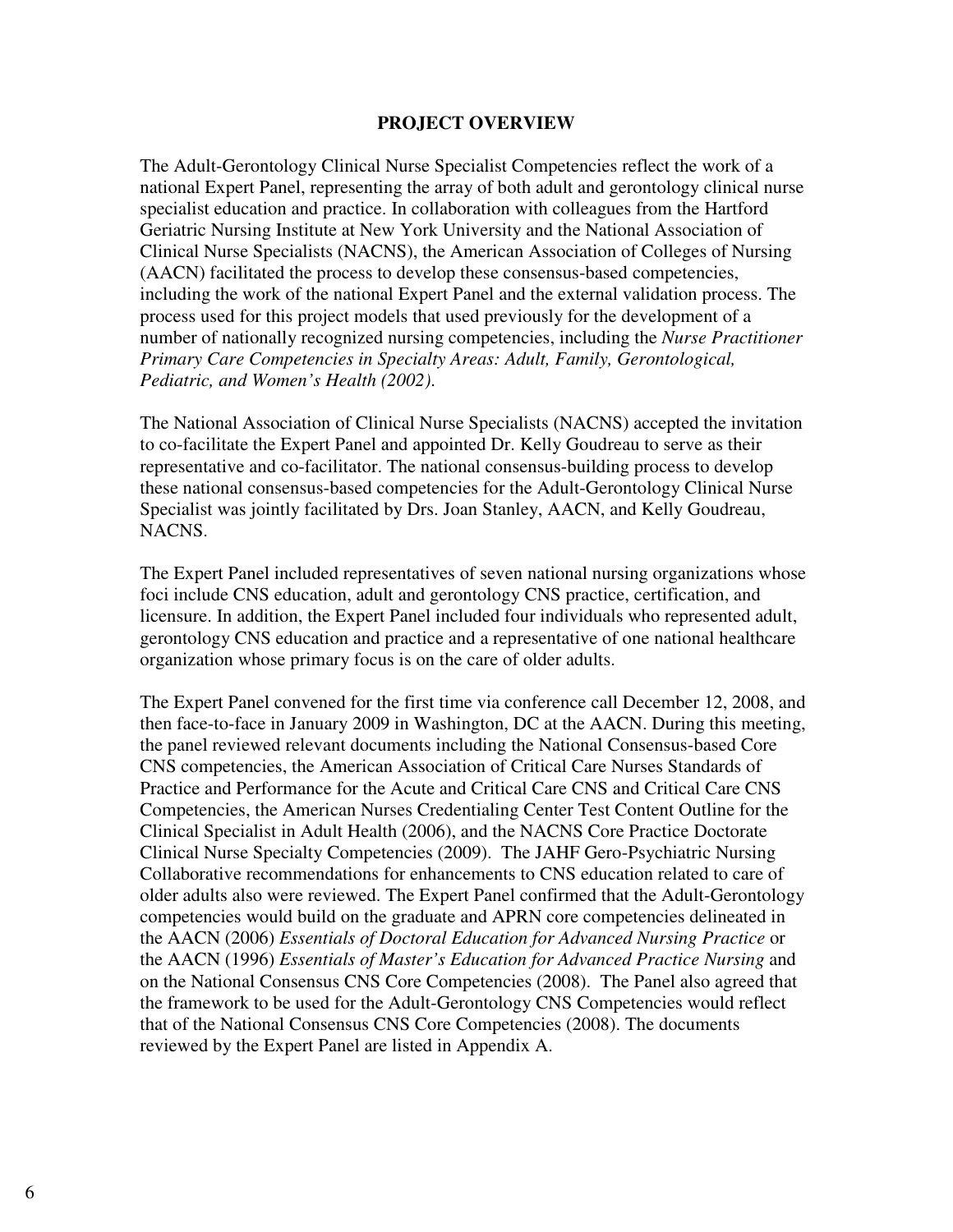After the first face-to-face meeting, the panel met electronically and by conference call to review and discuss the competencies. By late summer 2009 the panel reached consensus on the draft competencies and completed phase one of the competency development process. AACN and NACNS then solicited nominations from national nursing, consumer and healthcare organizations for individuals to serve on the external validation panel. Phase II, the validation process, was conducted in September and October 2009.

The Validation Panel included 18 representatives from 10 national nursing organizations identified as having expertise relative to adult or gerontology CNS education or practice and who had not served on the Expert Panel. In addition, all adult and gerontology CNS education programs were invited to participate in the validation process. Thirty-four individuals from 29 schools participated in the validation process. Organizations were asked to identify individuals who had experience in one or more of the following areas related to issues surrounding the CNS role or scope of practice:

- delivery of adult or gerontology health care
- education of adult or gerontology clinical nurse specialists
- credentialing of clinical nurse specialists
- licensing of advanced practice registered nurses (APRNs);
- accreditation of graduate nursing education programs; or
- employment of adult or gerontology clinical nurse specialists.

The validation tool developed originally as part of the Health Resource and Services Administration (HRSA)-funded nurse practitioner primary care competencies project (2002) was adapted to a SurveyMonkey online format. The Validation Panel was asked to systematically review each adult-gerontology competency for relevance (i.e., is the competency necessary?) and specificity (i.e., is the competency stated specifically and clearly? If not, provide suggested revisions.) The Validation Panel also was asked to provide comment on the comprehensiveness of the competencies (is there any aspect of adult-gerontology CNS knowledge, skill, or practice missing?).

The validation process demonstrated overwhelming consensus with the competencies and provided valuable feedback for additional refinement. The Expert Panel met for a second time face-to-face in February 2010 in Washington, DC to review the validation results, revise the competencies as needed, and produce the final set of 50 competencies delineated in this document. Based on the feedback from the Validation Panel, 16 competencies were deleted and 65% of the competencies underwent revision to enhance specificity. In addition, 6 competencies were added. The Expert Panel also made recommendations regarding clinical expectations for adult-gerontology CNS education programs.

The final set of Adult-Gerontology CNS competencies will be disseminated widely, including to all the national nursing organizations participating in either of the two phases of the project and to all graduate schools of nursing. Endorsement of the Adult-Gerontology Competencies will be sought from national nursing organizations. The endorsement process will remain fluid and names of endorsing organizations will be added to the electronic posting of the document as they are received.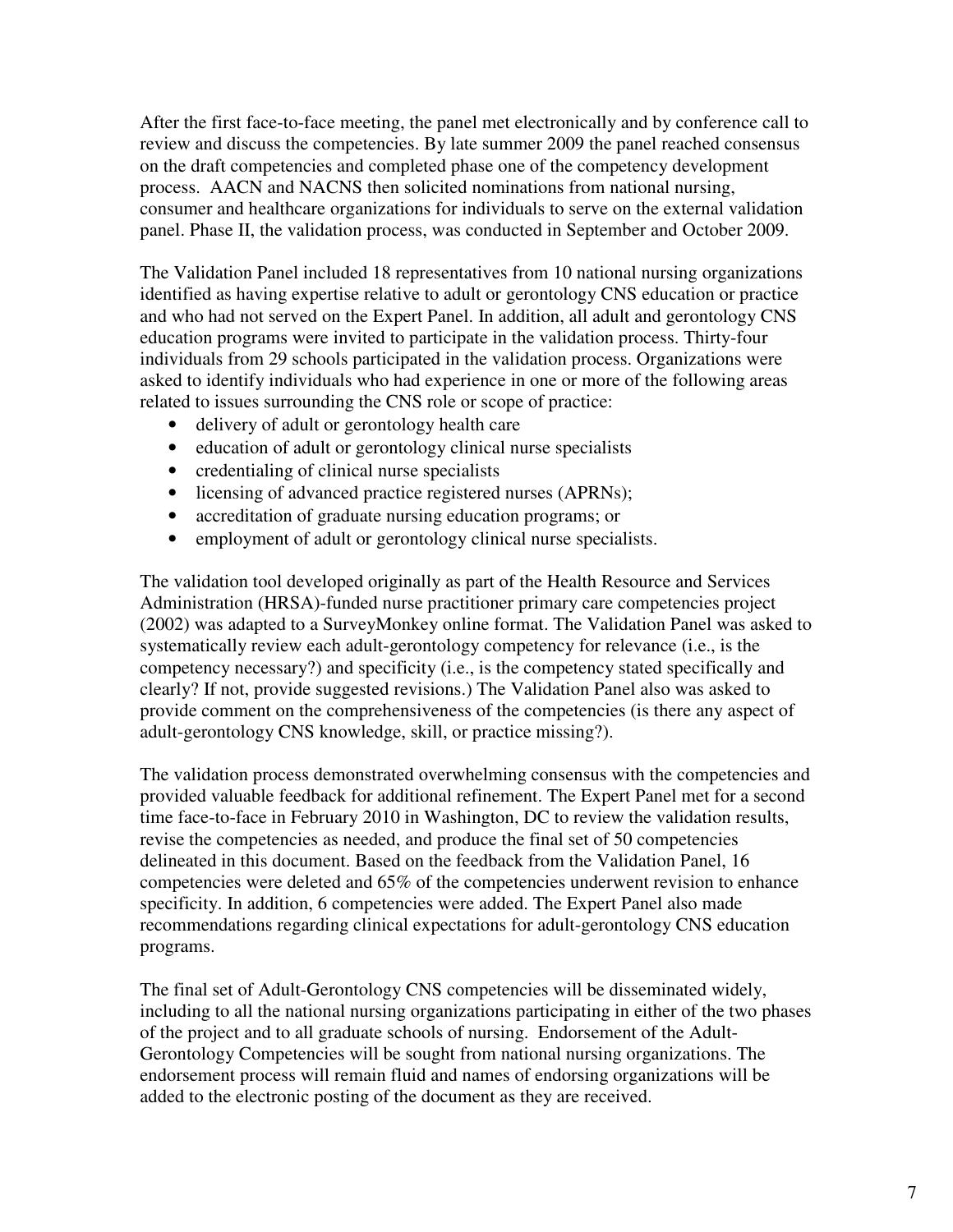It is recognized that challenges will arise as the adult and gerontology programs are merged or developed. In the second phase of the AACN- Hartford Institute of Geriatric Nursing at NYU APRN initiative, funded by the JAHF, materials and resources will be compiled and/or developed to assist faculty to transition to the new regulatory model for adult-gerontology-focused CNS education, certification, and licensure and to operationalize these Adult-Gerontology CNS competencies within this new curricular framework. Resources for both faculty and students will include gerontology-focused content modules, curricular models, and case studies to provide guidance for the development and implementation of the adult-gerontology CNS curriculum.

#### **ADULT-GERONTOLOGY CLINICAL NURSE SPECIALIST COMPETENCIES**

#### **Introduction**

The *Consensus Model for APRN Regulation: Licensure, Accreditation, Certification, and Education*, finalized in 2008, defines advanced practice registered nurses (APRNs) and standardized requirements for each of the four APRN regulatory components: LACE. Under this regulatory model, (now endorsed by 45 national nursing organizations), the clinical nurse specialist (CNS) is defined as one of four APRN roles. In addition to the four roles, APRNs are educated and practice in at least one of six population foci: family/individual across the lifespan, **adult-gerontology**, pediatrics, neonatal, women's health/gender-related, or psych/mental health. The APRN consensus regulatory model is shown in Diagram 1.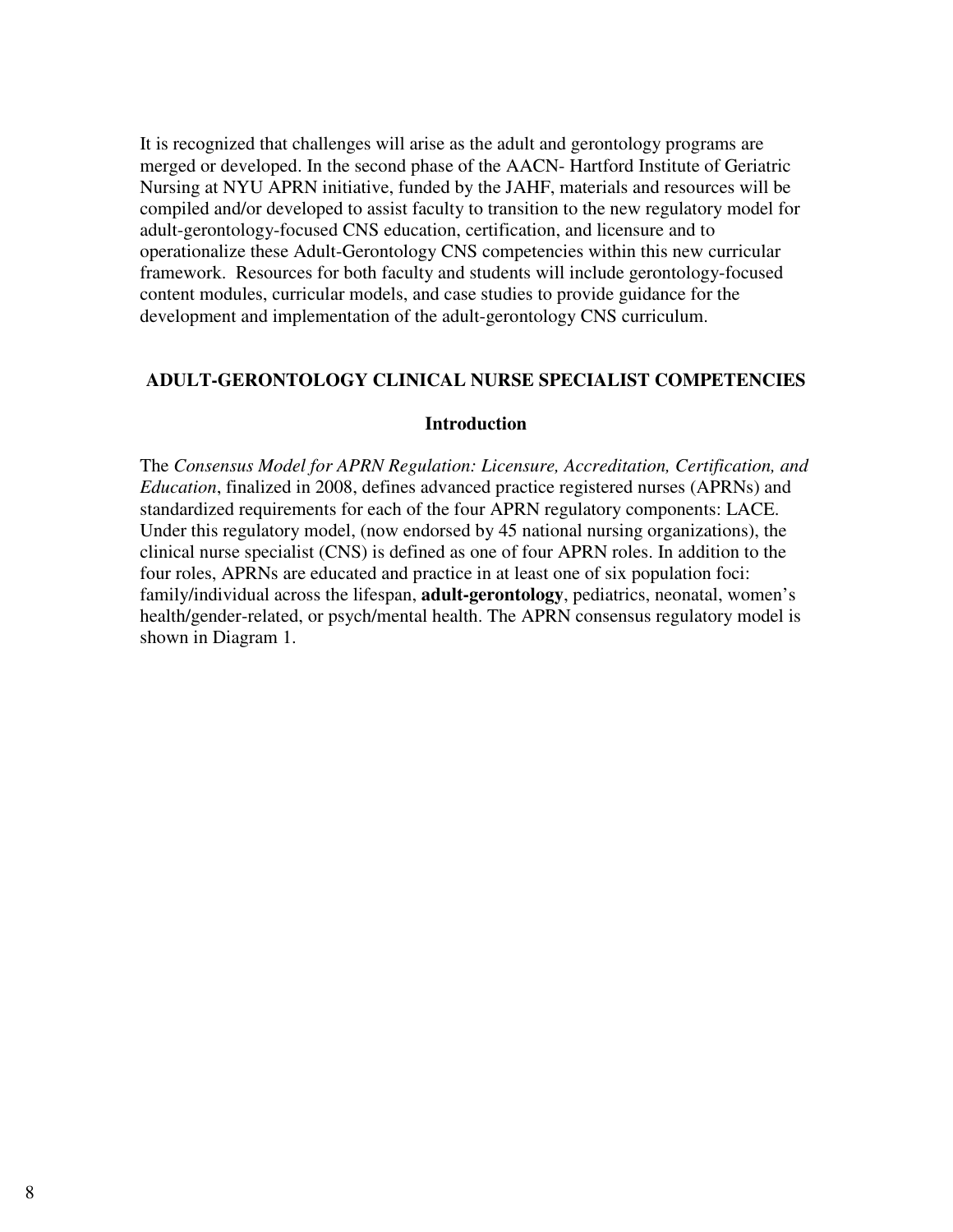#### **APRN REGULATORY MODEL**



#### **Diagram 1: Consensus Model for APRN Regulation: Licensure, Accreditation, Certification, and Education (2008).**

(http://www.aacn.nche.edu/education/pdf/APRNReport.pdf.)

Under the Consensus Model for APRN Regulation, Clinical Nurse Specialists (CNSs) are educated and assessed across the continuum from wellness through acute care. In addition, CNSs must be educated, certified, and licensed to practice in a role and population. This Adult-Gerontology CNS Competency document delineates entry-level competencies for all graduates of master's, doctorate of nursing practice (DNP), and postgraduate programs preparing adult-gerontology clinical nurse specialists (CNSs) for certification and licensure. The competencies are intended to be used in conjunction with and build upon the graduate and APRN core competencies delineated in the AACN (2006) *Essentials of Doctoral Education for Advanced Nursing Practice* or the AACN (1996) *Essentials of Master's Education for Advanced Practice Nursing*. In addition, these competencies build upon the National CNS Core Competencies (2008) for all clinical nurse specialists. These competencies focus on the unique practice knowledge, skills, and attitudes of the adult-gerontology CNS. As a CNS gains experience, his or her practice may include more advanced and additional skills and knowledge not included in these entry-level competencies. A model of the adult-gerontology curriculum is shown in Diagram 2.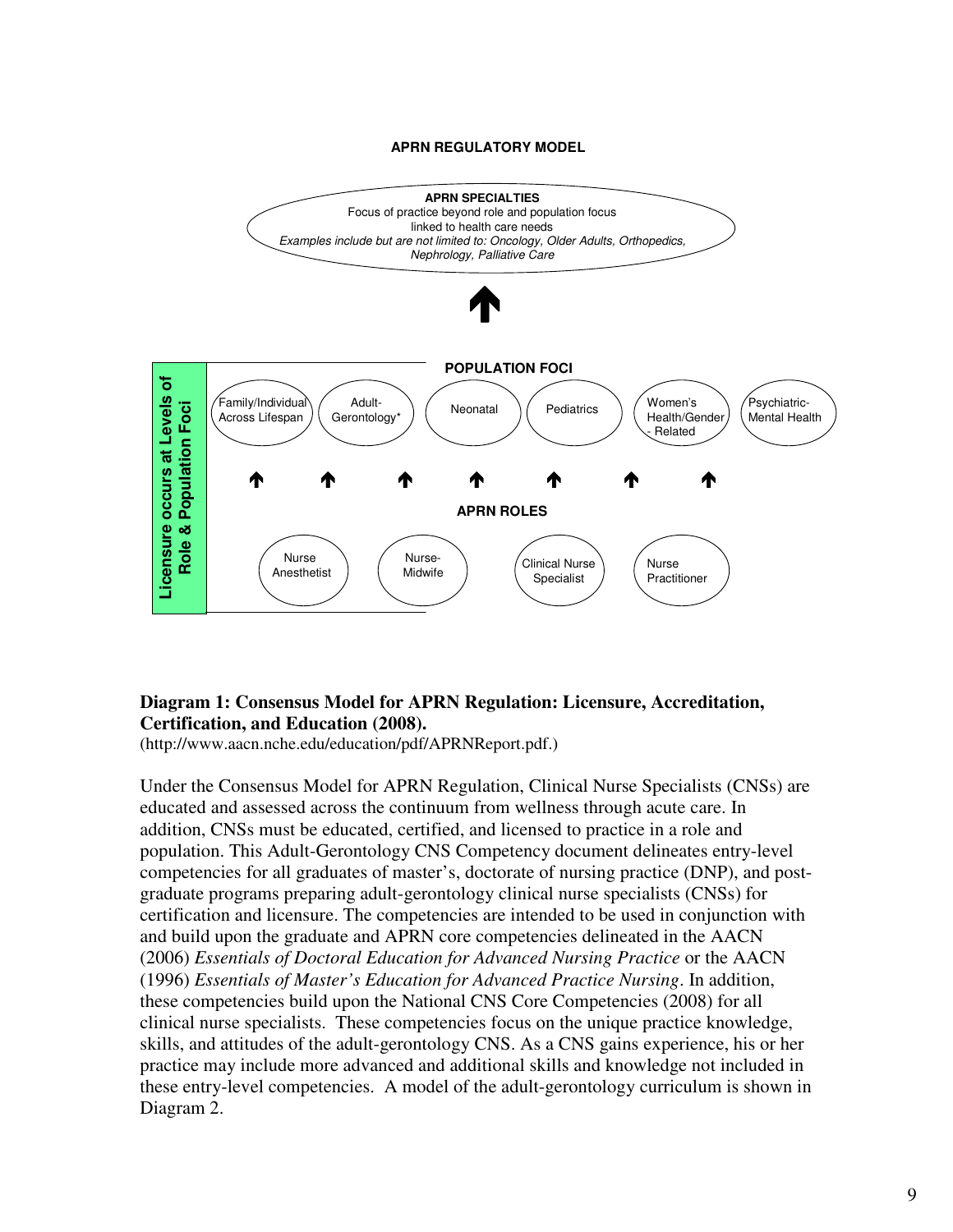

#### **Diagram 2: Building an APRN Curriculum within the Consensus APRN Regulatory Model**

These competencies, in addition to the core competencies for all CNS practice, reflect the current knowledge base and scope of practice for entry-level adult-gerontology CNSs. As scientific knowledge expands and the healthcare system and practice evolve in response to societal needs, CNS competencies also will evolve. The periodic review and updating of these competencies will ensure their currency and reflection of these changes.

## **CURRICULAR AND CLINICAL EXPECTATIONS FOR THE ADULT-GERONTOLOGY CNS EDUCATION PROGRAM**

 The adult-gerontology CNS program provides sufficient didactic and clinical experiences to prepare the graduate with the competencies delineated in this document. It is expected that faculty assess the types of experiences, patient populations and settings, and length of experiences afforded each student to ensure that he/she is prepared to provide care to the entire adult-older adult age spectrum and across the continuum of care from wellness to acute care.

By merging the adult and gerontology CNS curricula, the expectation is that opportunities to enhance or focus the clinical experiences within all clinical settings currently used be sought. For example, within the acute care setting, opportunities should be provided the student to focus on the differing developmental, life stage, wellness, and illness needs that impact a patient's care across the entire adult age spectrum. Practice experiences should focus on the full spectrum of adult-older adult care. A variety of experiences should also include opportunities to increase the student's understanding of the needs of the patient and family transitioning to various care settings. Practice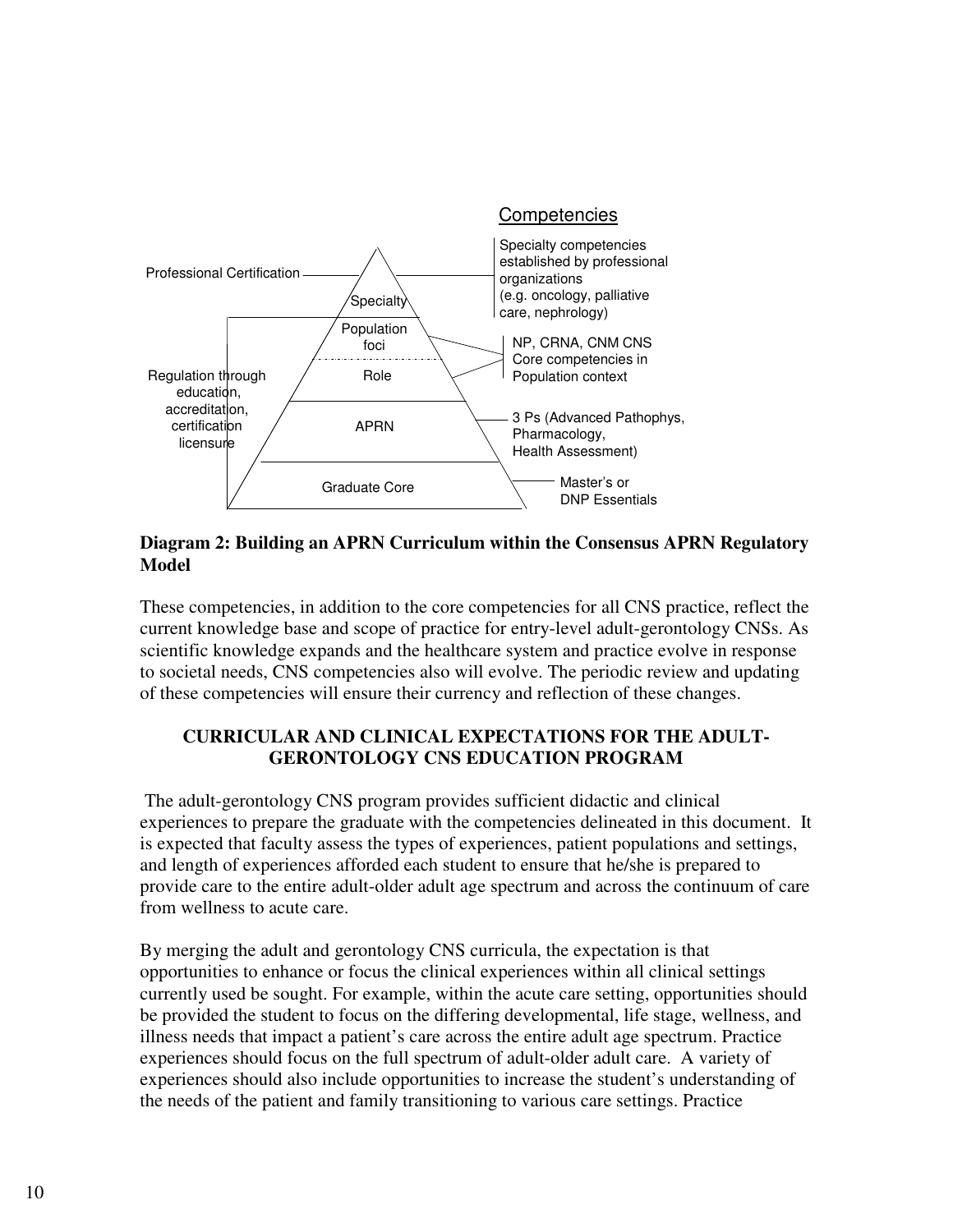experiences may include a variety of experiences (e.g., virtual experiences, case studies, immersive 3D technology, and simulation experiences) to enhance the student's preparation with these competencies.

In addition, preceptors and faculty with responsibility for oversight of these clinical experiences should represent broad-based and varied expertise to ensure that the CNS graduate is prepared to provide care to the entire adult-older adult age spectrum and across the continuum of care.

### **ADULT-GERONTOLOGY CLINICAL NURSE SPECIALIST COMPETENCIES**

These are entry-level competencies for all adult-gerontology clinical nurse specialists (CNSs). These adult-gerontology population-focused competencies build on the graduate core competencies, APRN core competencies, and CNS core competencies. The Adult-Gerontology CNS competencies are consistent with the format or model of the National CNS Core Competencies (2008).

The patient population of the Adult-Gerontology CNS practice includes young adults (including late adolescents and emancipated minors), adults and older adults (including young-old, old, and old-old adults). Preparation of the graduate with the entry-level competencies delineated in this document, unless otherwise specified, includes preparation across the entire adult-older adult age spectrum. The scope of practice of the Adult-Gerontology CNS is not setting specific but rather is based on patient care needs.

The focus of the Adult-Gerontology CNS is to provide patient-centered, quality care. The Adult-Gerontology CNS applies evidence in practice designed to improve quality of care and health outcomes.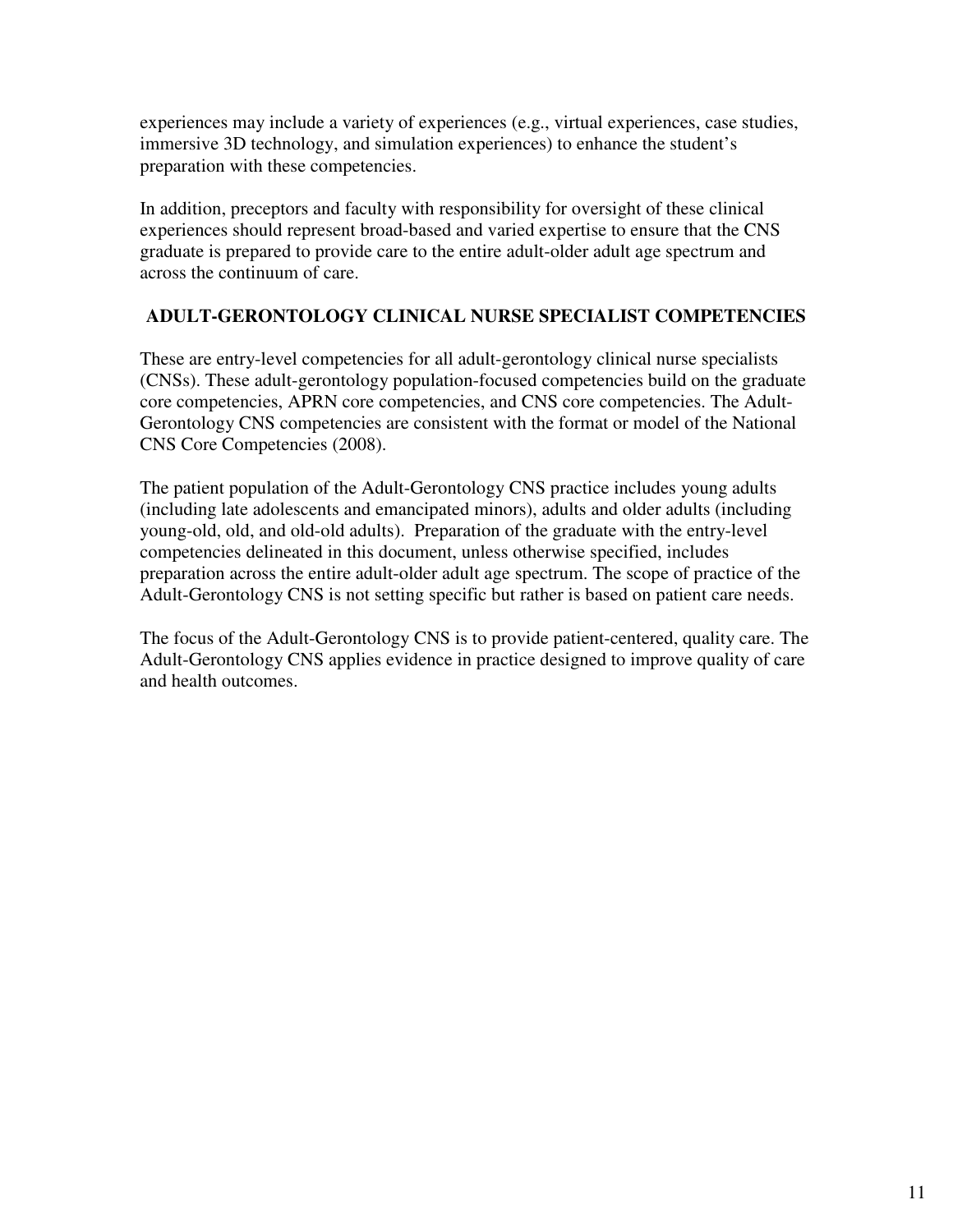# **Table 1: Adult-Gerontology CNS Competencies**

*A. Direct Care Competency: Direct interaction with patients, families, and groups of patients to promote health or well-being and improve quality of life. Characterized by a holistic perspective in the advanced nursing management of health, illness, and disease states. The patient population of the adult-gerontology CNS practice includes young adults (including late adolescents and emancipated minors), adults, and older adults (including the young-old, frail and old-old adults), in all contexts of care.*

| <b>National CNS Competency Task Force</b>  | <b>CNS Adult-Gerontology Population-Focused</b> |               |                   |
|--------------------------------------------|-------------------------------------------------|---------------|-------------------|
| <b>Core Competencies*</b>                  | <b>Competencies</b>                             |               |                   |
| 10.31.08                                   | 02.05.10                                        |               |                   |
| <b>Behavioral Statement</b>                | <b>Behavioral Statement</b>                     | <b>Sphere</b> | <i>Synergies</i>  |
| A.1 Conducts comprehensive, holistic       | 1. Conducts a comprehensive, holistic           | Patient       | Clinical Judgment |
| wellness and illness assessments using     | assessment of individuals including those who   |               |                   |
| known or innovative evidence-based         | are non-verbal, developmentally, functionally,  |               |                   |
| techniques, tools, and direct and indirect | and/or cognitively impaired.                    |               |                   |
| methods.                                   |                                                 |               |                   |
| A.2 Obtains data about context and         | 2. Assesses physiological and functional        | Patient       | Clinical Judgment |
| etiologies (including both non-disease and | changes associated with aging and development   |               |                   |
| disease-related factors) necessary to      | across the adult continuum.                     |               |                   |
| formulate differential diagnoses and plans |                                                 |               |                   |
| of care, and to identify and evaluate of   | 3. Assesses age-specific and genetic risk       | Patient       | Clinical Judgment |
| <i>outcomes.</i>                           | factors.                                        |               |                   |
| A.3 Employs evidence-based clinical        |                                                 |               |                   |
| practice guidelines to guide screening and | 4. Assesses the interaction between acute and   | Patient       | Clinical Judgment |
| diagnosis.                                 | chronic physical and mental health problems.    |               |                   |
| A.4 Assesses the effects of interactions   |                                                 |               |                   |
| among the individual, family, community,   | 5. Recognizes the presence of co-morbidities    | Patient       | Clinical Judgment |
| and social systems on health and illness.  | and psychosocial issues that may impact         |               |                   |
|                                            | optimal level of health.                        |               |                   |
|                                            |                                                 | Patient       | Clinical Judgment |
|                                            | 6. Uses reliable and valid age-appropriate      |               |                   |

<sup>∗</sup> The National CNS Core Competencies (2008) are included here as a resource to students and faculty and to facilitate the development of the Adult-Gerontology CNS program curriculum.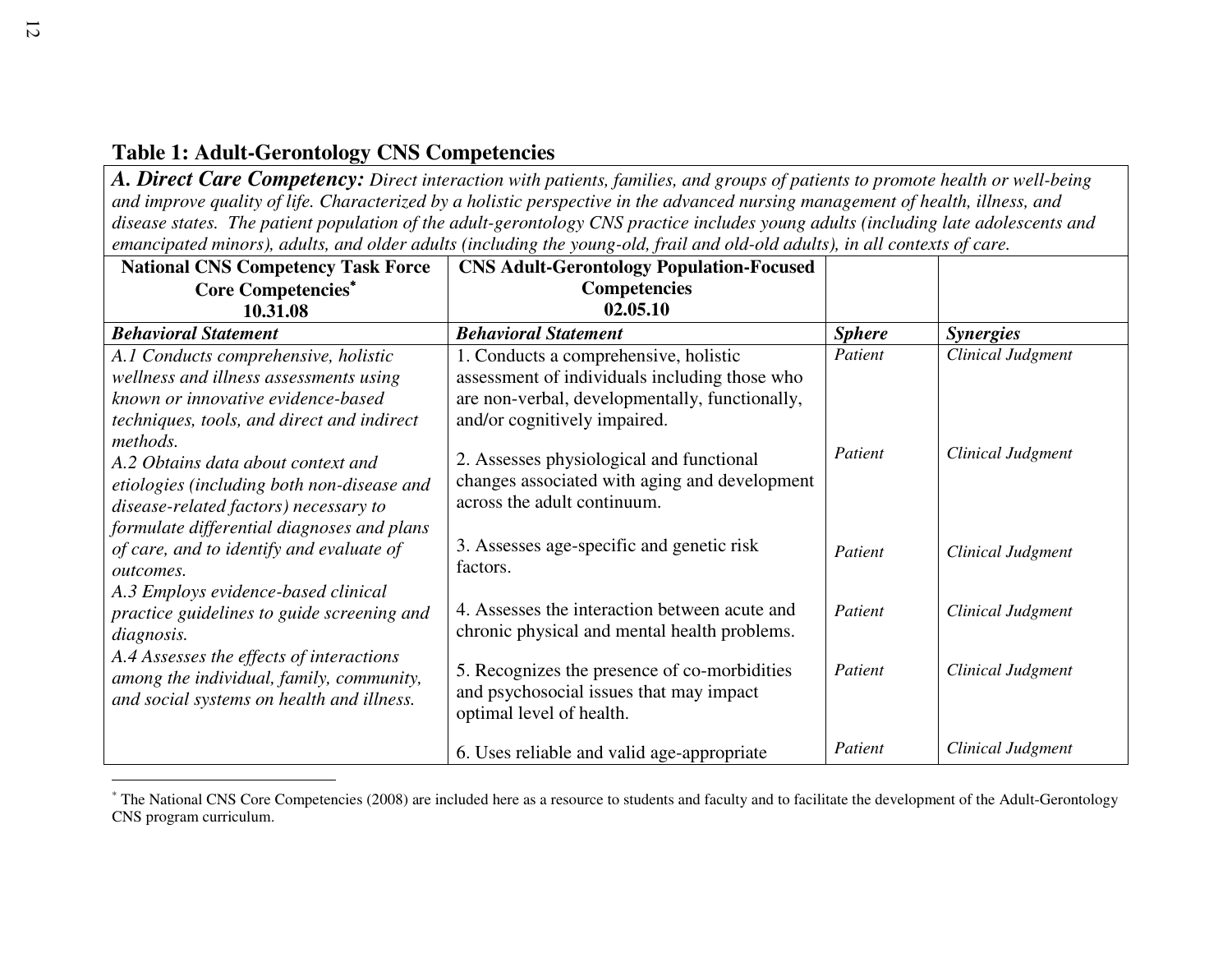| A. 5 Identifies potential risks to patient   | assessment instruments to assess acute and          |               |                   |
|----------------------------------------------|-----------------------------------------------------|---------------|-------------------|
| safety, autonomy and quality of care based   | chronic health concerns, including but not          |               |                   |
| on assessments across the patient, nurse     | limited to mental status, delirium, dementia,       |               |                   |
| and system spheres of influence.             | and pain.                                           |               |                   |
| A.6 Assesses the impact of                   |                                                     |               |                   |
| environmental/system factors on care.        | 7. Assesses for manifestations of health            | Patient       | Clinical Judgment |
| A.7 Synthesizes assessment data, advanced    | disorders or health disruptions, e.g. infection,    |               |                   |
| knowledge, and experience, using critical    | adverse drug effect, dehydration, ischemia, and     |               |                   |
| thinking and clinical judgment to formulate  | geriatric syndromes.                                |               |                   |
| differential diagnoses for clinical problems |                                                     |               |                   |
| amenable to CNS intervention.                | 8. Evaluates for common mental health               | Patient       | Clinical Judgment |
| A.8 Prioritizes differential diagnoses to    | disorders such as depression, dementia, anxiety,    |               |                   |
| reflect those conditions most relevant to    | or substance-related disorders.                     |               |                   |
| signs, symptoms and patterns amenable to     | 9. Conducts a pharmacologic assessment              | Patient and   | Clinical Judgment |
| CNS interventions.                           | including polypharmacy, drug interactions,          | <b>System</b> |                   |
| A.9 Selects interventions that may include,  | over-the-counter and herbal product use, and        |               |                   |
| but are not limited to:                      | the ability to safely and correctly store and self- |               |                   |
| A.9.a.Application of advanced                | administer medications.                             |               |                   |
| nursing therapies                            |                                                     |               |                   |
| A.9.b.Initiation of interdisciplinary        | 10. Interprets values/results of laboratory and     |               |                   |
| team meetings, consultations and             | diagnostic tests with consideration of age,         | Patient       | Clinical Judgment |
| other communications to benefit              | ethnicity, and health status.                       |               |                   |
| patient care                                 |                                                     |               |                   |
| A.9.c Management of patient                  | 11. Assesses patient, family, and caregiver's       | Patient and   | Clinical Judgment |
| medications, clinical procedures             | ability to implement complex plans of care.         | <b>System</b> |                   |
| and other interventions                      |                                                     |               |                   |
| A.9.d Psychosocial support                   | 12. Assesses patient, caregiver, and family's       | Patient and   | Clinical Judgment |
| including patient counseling and             | preferences in relation to cultural, spiritual,     | System        |                   |
| spiritual interventions                      | quality of life, and lifestyle choices.             |               |                   |
|                                              |                                                     |               |                   |
| A.10 Designs strategies, including           |                                                     |               |                   |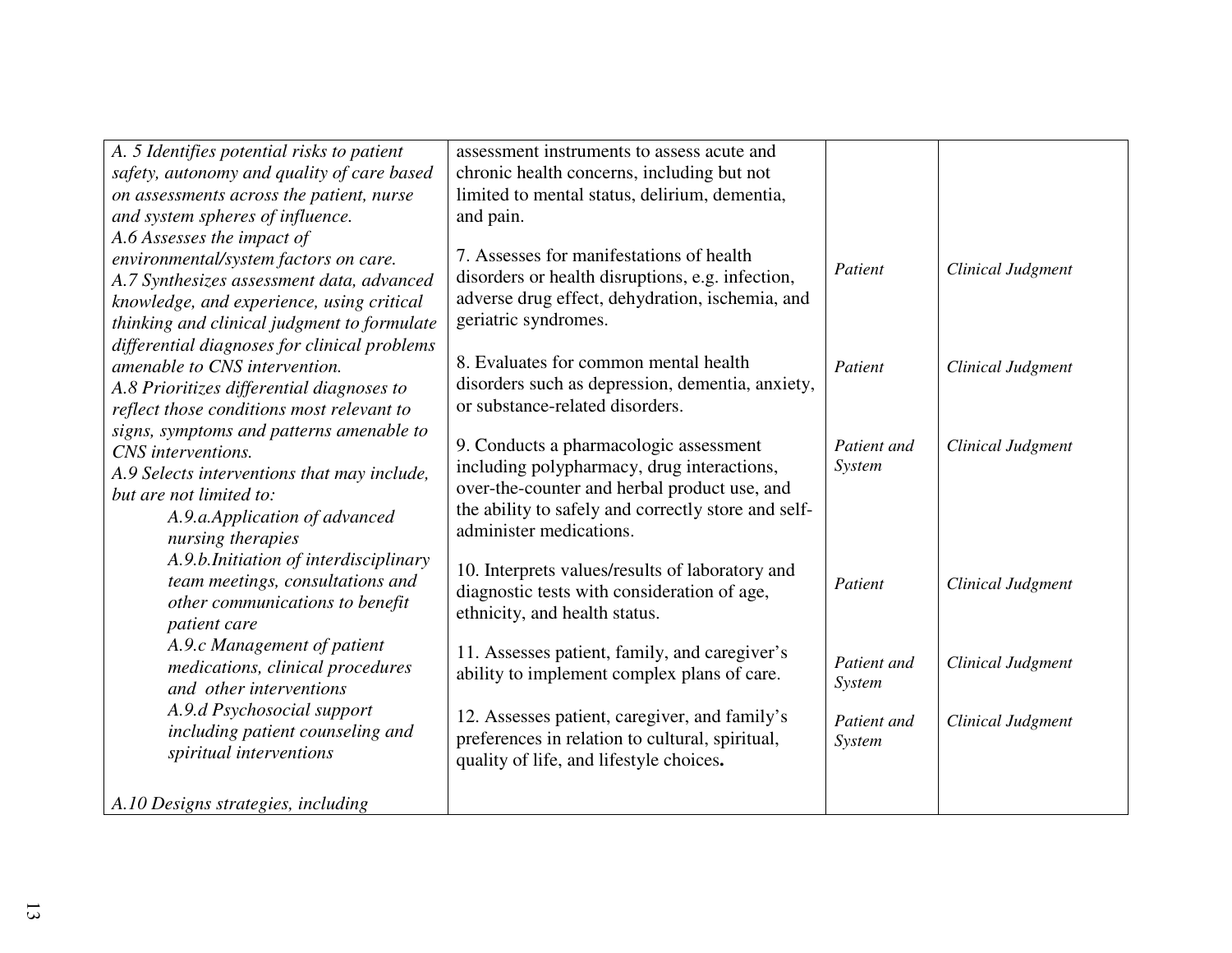| advanced nursing therapies, to meet the<br>multifaceted needs of complex patients and<br>groups of patients.<br>A.11 Develops evidence-based clinical<br>interventions and systems to achieve<br>defined patient and system outcomes.                                    | 13. Determines diagnoses in the complex<br>patient and takes into consideration:<br>a. Physiologic and pathophysiologic changes<br>b. Morbidities and co-morbidities<br>c. Events across the life span<br>d. Patient's pharmacologic history | Patient                                 | Clinical judgment                                                                           |
|--------------------------------------------------------------------------------------------------------------------------------------------------------------------------------------------------------------------------------------------------------------------------|----------------------------------------------------------------------------------------------------------------------------------------------------------------------------------------------------------------------------------------------|-----------------------------------------|---------------------------------------------------------------------------------------------|
| A.12 Uses advanced communication skills<br>within therapeutic relationships to improve<br>patient outcomes.<br>A.13 Prescribes nursing therapeutics,<br>pharmacologic and non-pharmacologic<br>interventions, diagnostic measures,                                       | 14. Manages or appropriately refers the patient<br>with signs and symptoms of physical and<br>mental health disorders across the adult<br>lifespan, including geriatric syndromes.                                                           | Patient and<br>System                   | Clinical judgment                                                                           |
| equipment, procedures, and treatments to<br>meet the needs of patients, families and                                                                                                                                                                                     | 15. Intervenes to prevent or minimize<br>iatrogenesis.                                                                                                                                                                                       | Patient                                 | Clinical judgment                                                                           |
| groups, in accordance with professional<br>preparation, institutional privileges, state<br>and federal laws and practice acts.<br>A.14 Provides direct care to selected<br>patients based on the needs of the patient<br>and the CNS's specialty knowledge and<br>skills | 16. Intervenes to facilitate transitions of care<br>with emphasis on quality, safety, and risk<br>avoidance.                                                                                                                                 | Patient.<br>System, and<br><b>Nurse</b> | Advocacy and moral<br>agency,<br>Systems thinking,<br>Clinical judgment,<br>Caring practice |
| A.15 Assists staff in the development of<br>innovative, cost effective programs or<br>protocols of care                                                                                                                                                                  | 17. Designs a comprehensive, individualized,<br>age- and disease- appropriate plan for health<br>promotion.                                                                                                                                  | Patient,<br>System, and<br><b>Nurse</b> | Systems thinking,<br>Clinical judgment,<br>Caring practice                                  |
| A.16 Evaluates nursing practice that<br>considers Safety, Timeliness, Effectiveness,<br>Efficiency, Efficacy and Patient-centered<br>care.<br>A.17 Determines when evidence based<br>guidelines, policies, procedures and plans<br>of care need to be tailored to the    | 18. Develops age specific, individualized<br>treatment plans and interventions with<br>consideration of cognitive status, sensory<br>function, perception, and the environment.                                                              | Patient                                 | Clinical judgment,<br>Caring practice                                                       |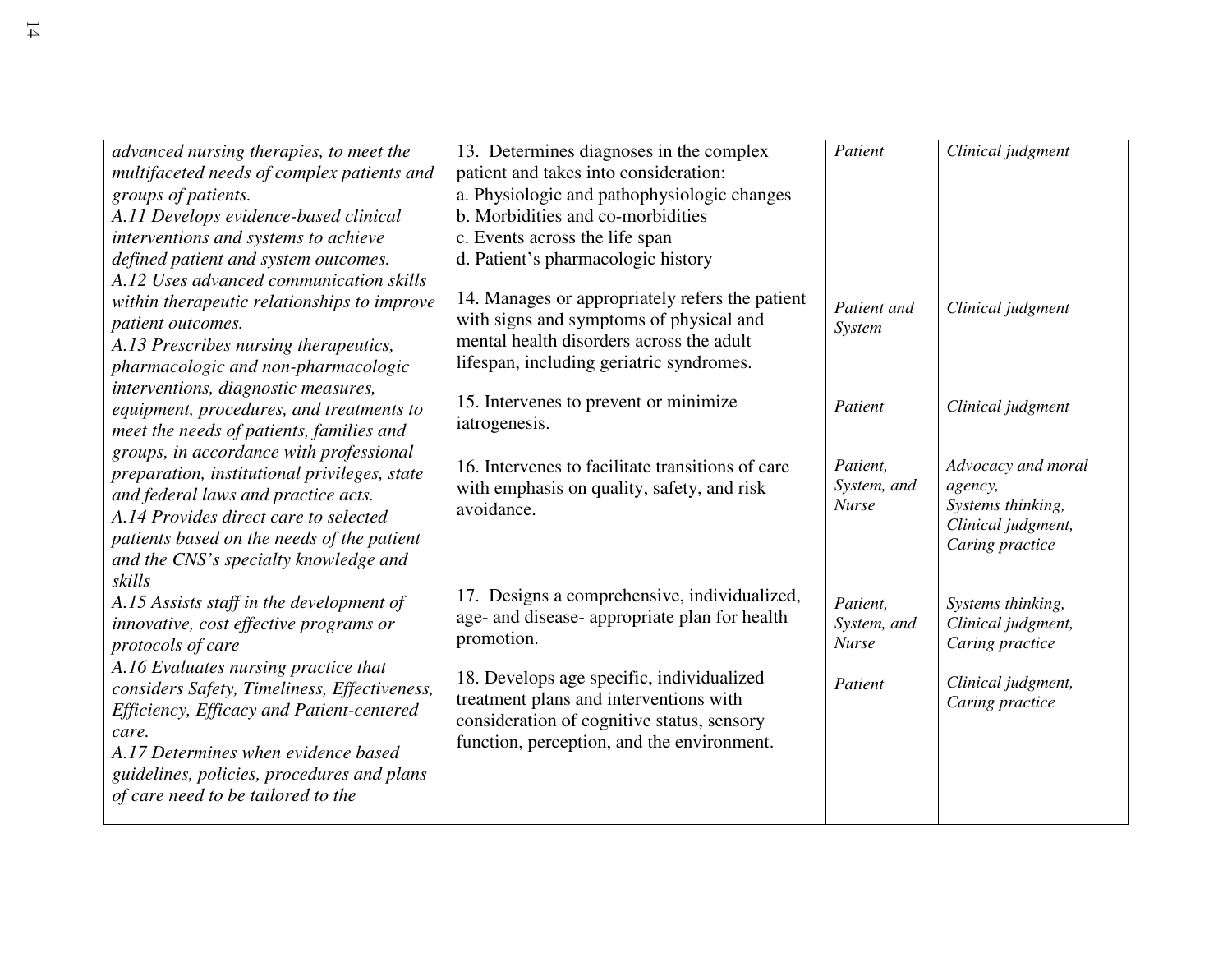| individual.<br>A.18 Differentiates between outcomes that<br>require care process modification at the<br>individual patient level and those that<br>require modification at the system level.                                                   | 19. Uses behavioral, communication, and<br>environmental-modification strategies with<br>individuals who have cognitive and psychiatric<br>impairments.                                                                                                                                                                                           | Patient and<br>System                   | Clinical judgment,<br>Caring practice,<br>Advocacy and moral<br>agency |
|------------------------------------------------------------------------------------------------------------------------------------------------------------------------------------------------------------------------------------------------|---------------------------------------------------------------------------------------------------------------------------------------------------------------------------------------------------------------------------------------------------------------------------------------------------------------------------------------------------|-----------------------------------------|------------------------------------------------------------------------|
| A.19 Leads development of evidence-based<br>plans for meeting individual, family,<br>community, and population needs.<br>A. 20 Provides leadership for<br>collaborative, evidence-based revision of<br>diagnoses and plans of care, to improve | 20. Coordinates care with other healthcare<br>providers and community resources, with<br>special attention to the needs of the non-verbal,<br>developmentally and cognitively impaired<br>patient and frail older adult.                                                                                                                          | Patient and<br>System                   | Clinical judgment,<br>Collaboration,<br>Caring practice                |
| patient outcomes                                                                                                                                                                                                                               | 21. Manages patient's transitions of care in<br>collaboration with the individual, family,<br>caregivers and interdisciplinary team members,<br>including:<br>a. analyzing the readiness of the patient and<br>family to transition<br>b. determining appropriate level and/or setting<br>of care<br>c. coordinating implementation of transition | Patient.<br>System, and<br><b>Nurse</b> | Collaboration,<br>Advocacy and moral<br>agency                         |
|                                                                                                                                                                                                                                                |                                                                                                                                                                                                                                                                                                                                                   |                                         |                                                                        |

*B. Consultation Competency: Patient, staff, or system-focused interaction between professionals in which the consultant is recognized as having specialized expertise and assists the consultee with problem solving. The patient population of the adultgerontology CNS practice includes young adults (including late adolescents and emancipated minors), adults, and older adults (including the young-old, frail and old-old adults), in all contexts of care.*

| <b>National CNS Competency Task Force</b> | <b>CNS Adult-Gerontology Population-Focused</b> |                      |                  |
|-------------------------------------------|-------------------------------------------------|----------------------|------------------|
| <b>Core Competencies</b>                  | Competencies                                    |                      |                  |
| 10.31.08                                  | 02.05.10                                        |                      |                  |
| <b>Behavioral Statement</b>               | <b>Behavioral Statement</b>                     | <i><b>Sphere</b></i> | <i>Synergies</i> |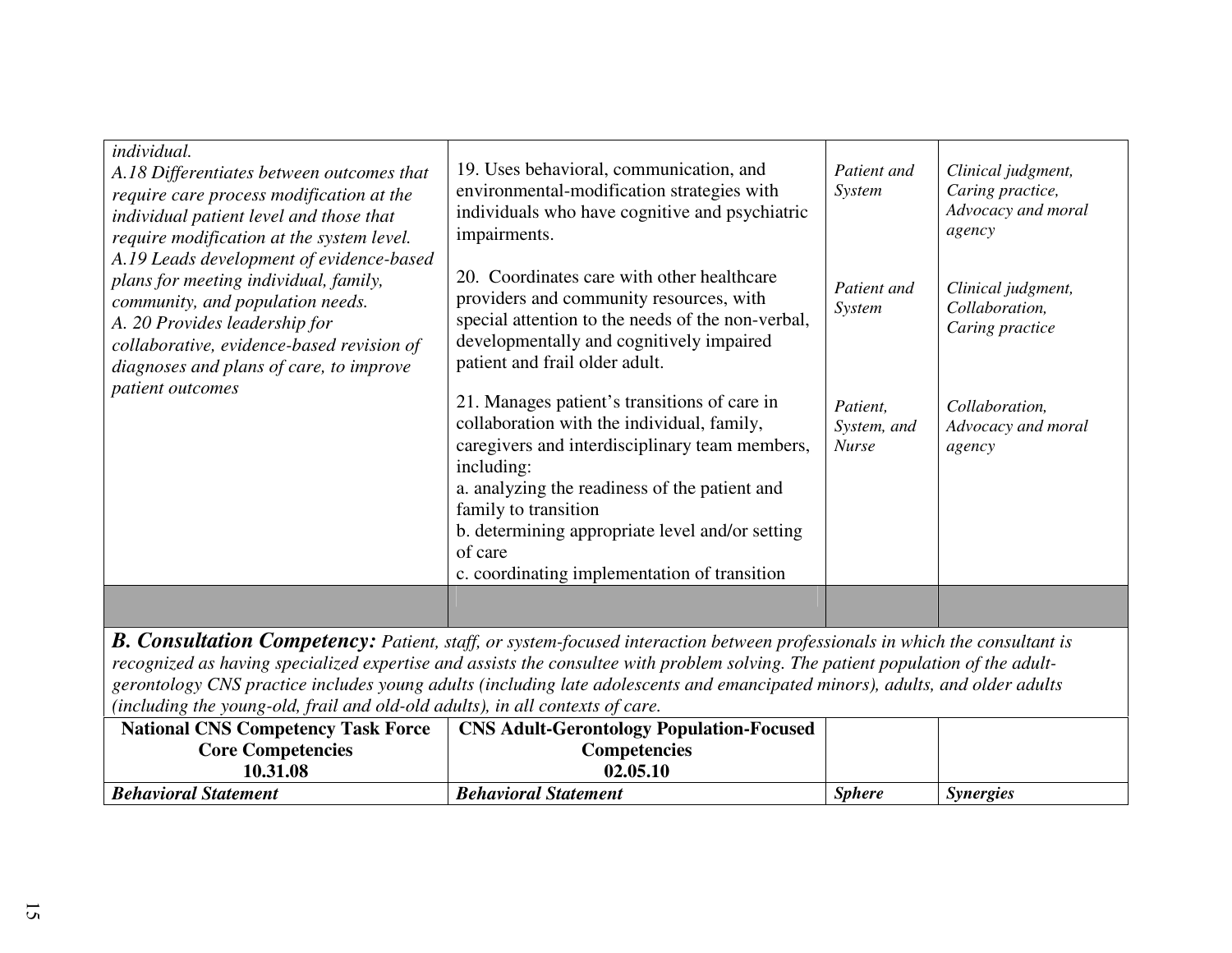| B.1 Provides consultation to staff nurses,<br>medical staff and interdisciplinary<br>colleagues<br>B.2 Initiates consultation to obtain<br>resources as necessary to facilitate                                                                                   | 1. Assists healthcare team members to integrate<br>the needs, preferences, and strengths of the<br>patient into the healthcare plan in order to<br>optimize health outcomes.                | Nursing and<br>System | Collaboration,<br>Advocacy and moral<br>agency, Caring practice |
|-------------------------------------------------------------------------------------------------------------------------------------------------------------------------------------------------------------------------------------------------------------------|---------------------------------------------------------------------------------------------------------------------------------------------------------------------------------------------|-----------------------|-----------------------------------------------------------------|
| progress toward achieving identified<br>outcomes.<br>B.3 Communicates consultation findings to<br>appropriate parties consistent with<br>professional and institutional standards.<br>B.4 Analyzes data from consultations to<br>implement practice improvements. | 2. Provides consultation to the interdisciplinary<br>team regarding the patient's mental status,<br>home environment, mobility, functional status,<br>self-care, and caregiver's abilities. | Nursing and<br>System | Collaboration,<br>Systems thinking                              |
|                                                                                                                                                                                                                                                                   |                                                                                                                                                                                             |                       |                                                                 |

*C: Systems Leadership Competency: The ability to manage change and empower others to influence clinical practice and political processes both within and across systems. The patient population of the adult-gerontology CNS practice includes young adults (including late adolescents and emancipated minors), adults, and older adults (including the young-old, frail and old-old adults), in all contexts of care.*

| <b>National CNS Competency Task Force</b>                                                                                                                           | <b>CNS Adult-Gerontology Population-Focused</b>                                            |               |                                                            |
|---------------------------------------------------------------------------------------------------------------------------------------------------------------------|--------------------------------------------------------------------------------------------|---------------|------------------------------------------------------------|
| <b>Core Competencies</b>                                                                                                                                            | <b>Competencies</b>                                                                        |               |                                                            |
| 10.31.08                                                                                                                                                            | 02.05.10                                                                                   |               |                                                            |
| <b>Behavioral Statement</b>                                                                                                                                         | <b>Behavioral Statement</b>                                                                | <b>Sphere</b> | <i><b>Synergies</b></i>                                    |
| C.1 Facilitates the provision of clinically<br>competent care by staff/team through                                                                                 | 1. Integrates information technology into<br>systems of care to enhance safety and monitor | System        | Systems thinking                                           |
| education, role modeling, teambuilding,                                                                                                                             | health outcomes.                                                                           |               |                                                            |
| and quality monitoring.<br>C.2 Performs system level assessments to<br><i>identify variables that influence nursing</i><br>practice and outcomes, including but not | 2. Creates therapeutic health-promoting, aging-<br>friendly environments.                  | System        | Clinical judgment,<br>Systems thinking,<br>Caring practice |
| limited to:<br>C.2.a.Population variables (age                                                                                                                      | 3. Promotes healthcare policy and system<br>changes that facilitate access to care and     | System        | Advocacy and moral<br>agency, System thinking              |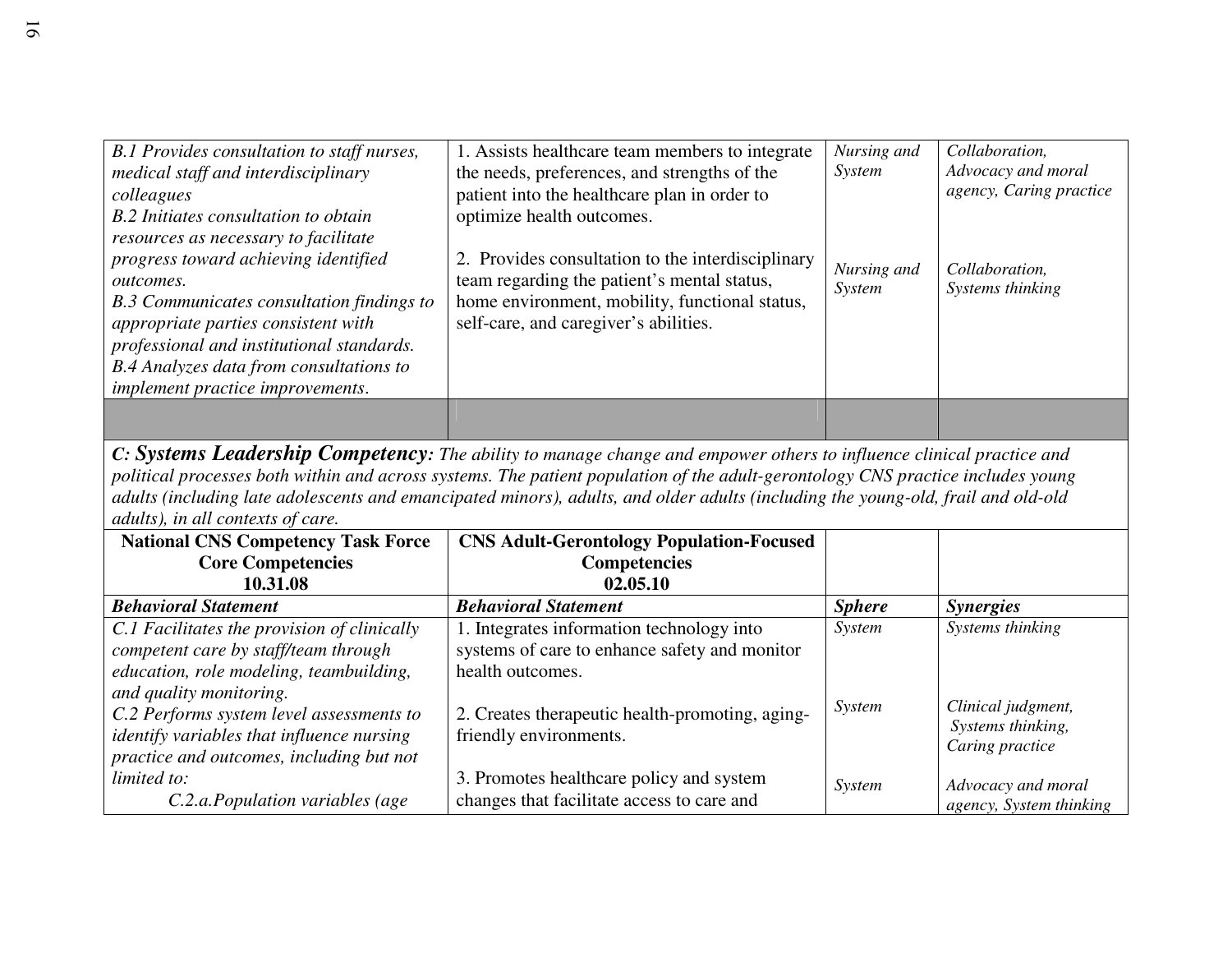| distribution, health status, income        | address biases (e.g. socioeconomic, ethnic,      |               |                          |
|--------------------------------------------|--------------------------------------------------|---------------|--------------------------|
| distribution, culture)                     | ageism, sexism, cultural, mental health stigma)  |               |                          |
| C.2.b. Environment (schools,               | *also applicable to G7 in the core               |               |                          |
| community support services,                |                                                  |               |                          |
| housing availability, employment           | 4. Provides leadership to address threats to     |               |                          |
| <i>opportunities</i> )                     | healthcare safety and quality in the adult-older | System        | Advocacy and moral       |
| C.2.c. System of health care delivery      | adult population.                                |               | agency, Systems thinking |
| C.2.d.Regulatory requirements              |                                                  |               |                          |
| C.2.e.Internal and external political      | 5. Participates in development, implementation,  | System        | Systems thinking,        |
| influences/stability                       | and evaluation of clinical practice guidelines   |               | Collaboration,           |
| C.2.f.Health care financing                | that address patient needs across the adult age  |               | Clinical judgment        |
| C.2.g. Recurring practices that            | spectrum.                                        |               |                          |
| enhance or compromise patient or           |                                                  |               |                          |
| system outcomes.                           | 6. Advocates for access to hospice and           | System        | Systems thinking         |
| C.3 Determines nursing practice and        | palliative care services for patients across the |               | Advocacy and moral       |
| system interventions that will promote     | adult age spectrum.                              |               | agency                   |
| patient, family and community safety.      |                                                  |               |                          |
| C.4 Uses effective strategies for changing | 7. Promotes system-wide policies and protocols   | Nursing and   | Systems thinking,        |
| clinician and team behavior to encourage   | that address cultural, ethnic, spiritual, and    | System        | Advocacy and moral       |
| adoption of evidence-based practices and   | intergenerational/age differences among          |               | agency, Response to      |
| innovations in care delivery.              | patients, healthcare providers, and caregivers.  |               | diversity                |
| C.5 Provides leadership in maintaining a   |                                                  |               |                          |
| supportive and healthy work environment.   | 8. Implements system level changes based on      | <b>System</b> | Systems thinking         |
| C.6 Provides leadership in promoting       | analysis and evaluation of age-specific          |               |                          |
| interdisciplinary collaboration to         | outcomes of care.                                |               |                          |
| implement outcome-focused patient care     |                                                  |               |                          |
| programs meeting the clinical needs of     |                                                  |               |                          |
| patients, families, populations and        |                                                  |               |                          |
| communities.                               |                                                  |               |                          |
| C.7 Develops age-specific clinical         |                                                  |               |                          |
| standards, policies and procedures.        |                                                  |               |                          |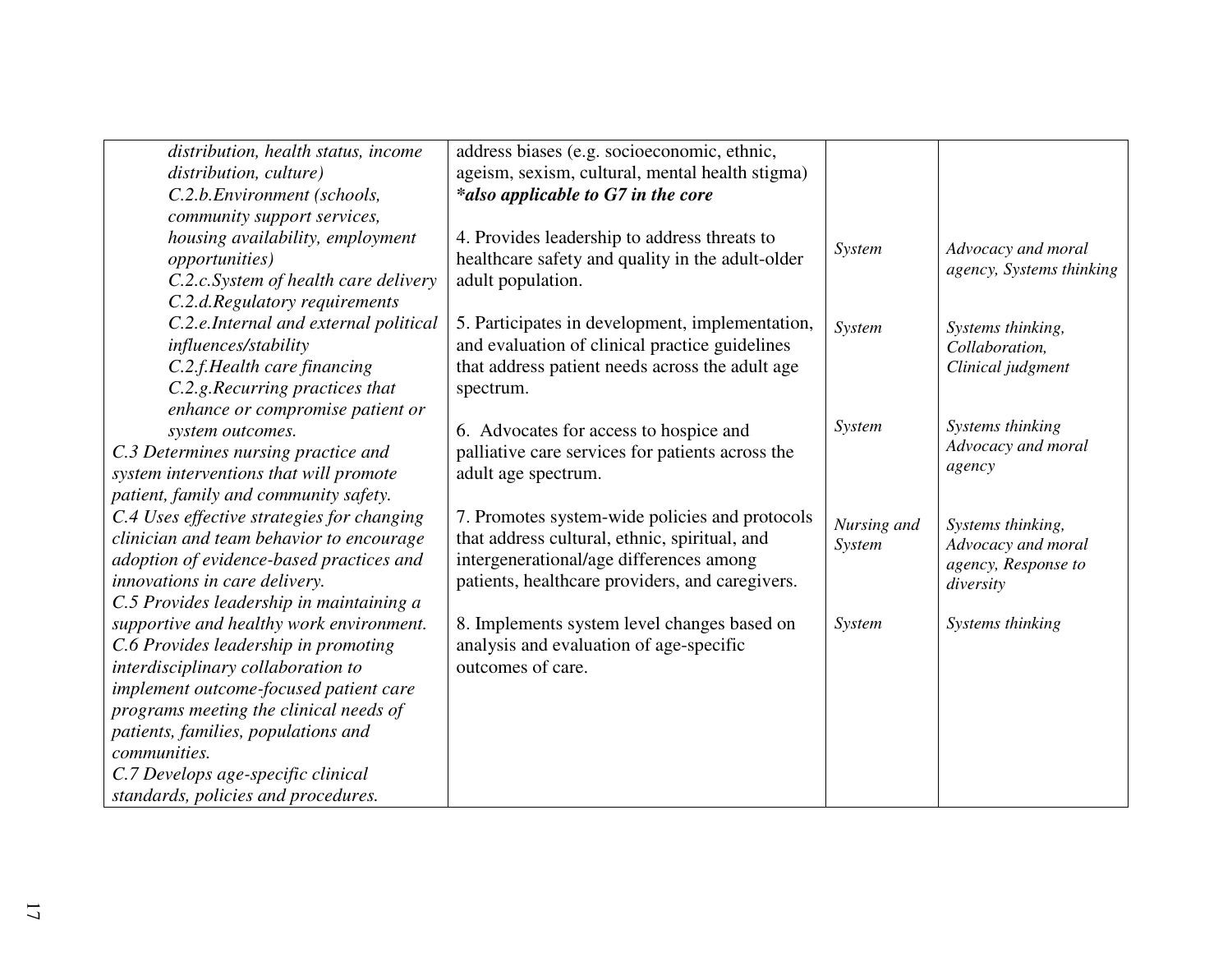| C.8 Uses leadership, team building,            |  |  |
|------------------------------------------------|--|--|
| negotiation, and conflict resolution skills to |  |  |
| build partnerships within and across           |  |  |
| systems, including communities.                |  |  |
| C.9 Coordinates the care of patients with      |  |  |
| use of system and community resources to       |  |  |
| assure successful health/illness/wellness      |  |  |
| transitions, enhance delivery of care, and     |  |  |
| achieve optimal patient outcomes.              |  |  |
| C.10 Considers fiscal and budgetary            |  |  |
| implications in decision making regarding      |  |  |
| practice and system modifications.             |  |  |
| C.10.a. Evaluates use of products              |  |  |
| and services for appropriateness               |  |  |
| and cost/benefit in meeting care               |  |  |
| needs                                          |  |  |
| C.10.b.Conducts cost/benefit                   |  |  |
| analysis of new clinical                       |  |  |
| technologies C.10.c. Evaluates                 |  |  |
| impact of introduction or                      |  |  |
| withdrawal of products, services,              |  |  |
| and technologies                               |  |  |
| C.11 Leads system change to improve            |  |  |
| health outcomes through evidence based         |  |  |
| practice:                                      |  |  |
| C.11.a.Specifies expected clinical             |  |  |
| and system level outcomes.                     |  |  |
| C.11.b.Designs programs to                     |  |  |
| improve clinical and system level              |  |  |
| processes and outcomes.                        |  |  |
| C.11.c. Facilitates the adoption of            |  |  |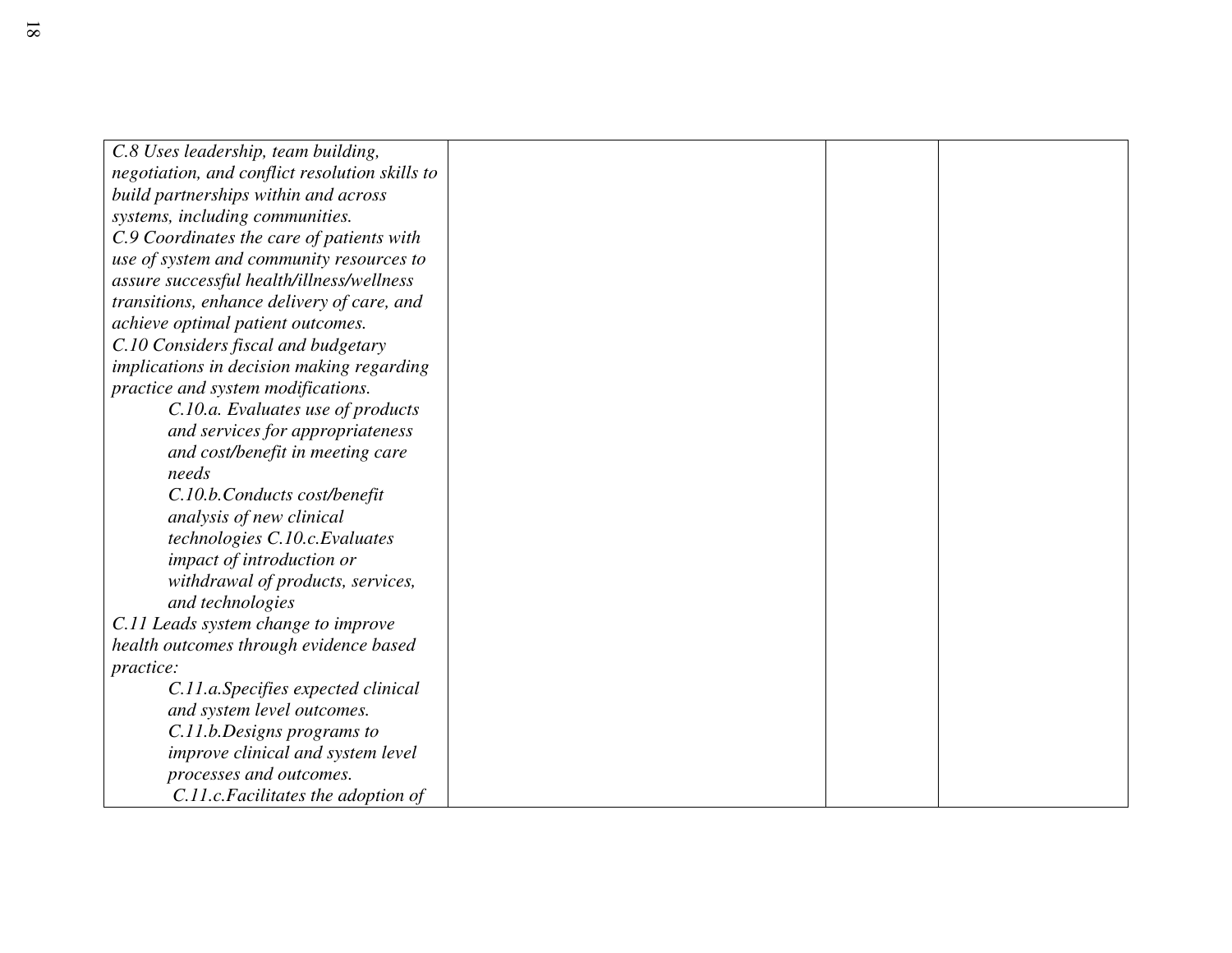| <i>practice change</i>                    |  |  |
|-------------------------------------------|--|--|
| C.12 Evaluates impact of CNS and other    |  |  |
| nursing practice on systems of care using |  |  |
| nurse-sensitive outcomes                  |  |  |
| C.13 Disseminates outcomes of system-     |  |  |
| level change internally and externally    |  |  |
|                                           |  |  |
|                                           |  |  |

*D. Collaboration Competency: Working jointly with others to optimize clinical outcomes. The CNS collaborates at an advanced level by committing to authentic engagement and constructive patient, family, system, and population-focused problem-solving. The patient population of the adult-gerontology CNS practice includes young adults (including late adolescents and emancipated minors), adults, and older adults (including the young-old, frail and old-old adults), in all contexts of care.*

| <b>National CNS Competency Task Force</b>      | <b>CNS Adult-Gerontology Population-Focused</b>   |                |                                 |
|------------------------------------------------|---------------------------------------------------|----------------|---------------------------------|
| <b>Core Competencies</b>                       | <b>Competencies</b>                               |                |                                 |
| 10.31.08                                       | 02.05.10                                          |                |                                 |
| <b>Behavioral Statement</b>                    | <b>Behavioral Statement</b>                       | <b>Sphere</b>  | <i>Synergies</i>                |
| D.1 Assesses the quality and effectiveness     | 1. Coordinates formal and informal education      | System         | <b>Facilitation of learning</b> |
| of interdisciplinary, intra-agency, and        | for healthcare providers to improve adult-older   |                |                                 |
| inter-agency communication and                 | adult healthcare outcomes.                        |                |                                 |
| collaboration.                                 |                                                   |                |                                 |
| D.2 Establishes collaborative relationships    | 2. Leads collaborative efforts of the healthcare  | System and     | Collaboration                   |
| within and across departments that             | team in focusing on individuals and systems       | <b>Nursing</b> |                                 |
| promote patient safety, culturally             | issues that impact the adult-older adult patient. |                |                                 |
| competent care, and clinical excellence        |                                                   |                |                                 |
| D.3 Provides leadership for establishing,      |                                                   |                |                                 |
| <i>improving, and sustaining collaborative</i> |                                                   |                |                                 |
| relationships to meet clinical needs.          |                                                   |                |                                 |
| D.4 Practices collegially with medical staff   |                                                   |                |                                 |
| and other members of the healthcare team       |                                                   |                |                                 |
| so that all providers' unique contributions    |                                                   |                |                                 |
| to health outcomes will be enhanced.           |                                                   |                |                                 |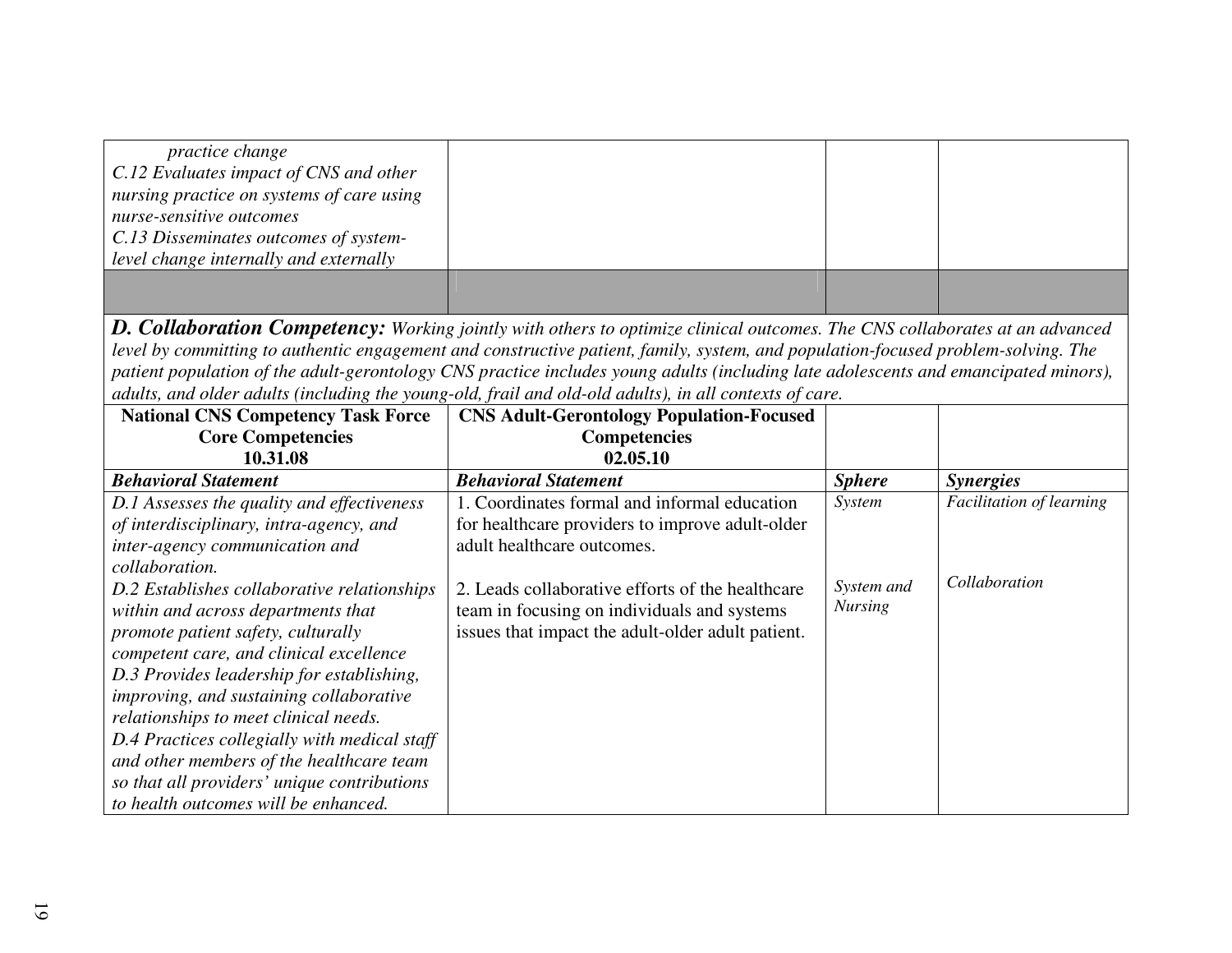| $\vert$ D.5 Facilitates intra-agency and inter-<br><i>agency communication.</i> |  |  |
|---------------------------------------------------------------------------------|--|--|
|                                                                                 |  |  |

*E. Coaching Competency: Skillful guidance and teaching to advance the care of patients, families, groups of patients, and the profession of nursing. The patient population of the adult-gerontology CNS practice includes young adults (including late adolescents and emancipated minors), adults, and older adults (including the young-old, frail and old-old adults), in all contexts of care.*

| <b>National CNS Competency Task Force</b>                                                                                                                                                                                                                           | <b>CNS Adult-Gerontology Population-Focused</b>                                                                                                                                                                                                                                       |               |                                                                                                          |
|---------------------------------------------------------------------------------------------------------------------------------------------------------------------------------------------------------------------------------------------------------------------|---------------------------------------------------------------------------------------------------------------------------------------------------------------------------------------------------------------------------------------------------------------------------------------|---------------|----------------------------------------------------------------------------------------------------------|
| <b>Core Competencies</b>                                                                                                                                                                                                                                            | <b>Competencies</b>                                                                                                                                                                                                                                                                   |               |                                                                                                          |
| 10.31.08                                                                                                                                                                                                                                                            | 02.05.10                                                                                                                                                                                                                                                                              |               |                                                                                                          |
| <b>Behavioral Statement</b>                                                                                                                                                                                                                                         | <b>Behavioral Statement</b>                                                                                                                                                                                                                                                           | <b>Sphere</b> | <b>Synergies</b>                                                                                         |
| E.1 Coaches patients and families to help<br>them navigate the healthcare system.<br>E.2 Designs health information and patient<br>education appropriate to the patient's<br>developmental level, health literacy level,<br>learning needs, readiness to learn, and | 1. Advises patients, families and caregivers on<br>how to address sensitive issues such as sexually<br>transmitted diseases, suicide prevention,<br>substance use, driving, independent living,<br>potential for abuse, end-of-life concerns,<br>advance care planning, and finances. | Patient       | Clinical judgment,<br>Advocacy and moral<br>agency<br>Facilitation of learning                           |
| cultural values and beliefs.<br>E.3 Provides education to individuals,<br>families, groups and communities to<br>promote knowledge, understanding and<br>optimal functioning across the wellness-                                                                   | 2. Facilitates decision-making regarding<br>treatment options with the patient, family,<br>caregivers and/or healthcare proxy.                                                                                                                                                        | Patient       | Clinical judgment,<br>Facilitation of learning,<br>Caring practice                                       |
| illness continuum.<br>E.4 participates in pre-professional,<br>graduate and continuing education of<br>nurses and other health care providers:<br>E.4.a.Completes a needs                                                                                           | 3. Modifies health information, patient<br>education programs, and interventions for<br>patients with sensory, perceptual, cognitive, and<br>physical and mental illness limitations.                                                                                                 | Patient       | Clinical judgment,<br><b>Facilitation of learning</b><br>Caring practice<br>Advocacy and moral<br>agency |
| assessment as appropriate to guide<br>interventions with staff;<br>E.4.b.Promotes professional<br>development of staff nurses and                                                                                                                                   | 4. Facilitates access to and use of information<br>and care technology based on assessment of the<br>ability and preferences of patients across the<br>adult age spectrum.                                                                                                            | Patient       | <b>Facilitation of learning</b>                                                                          |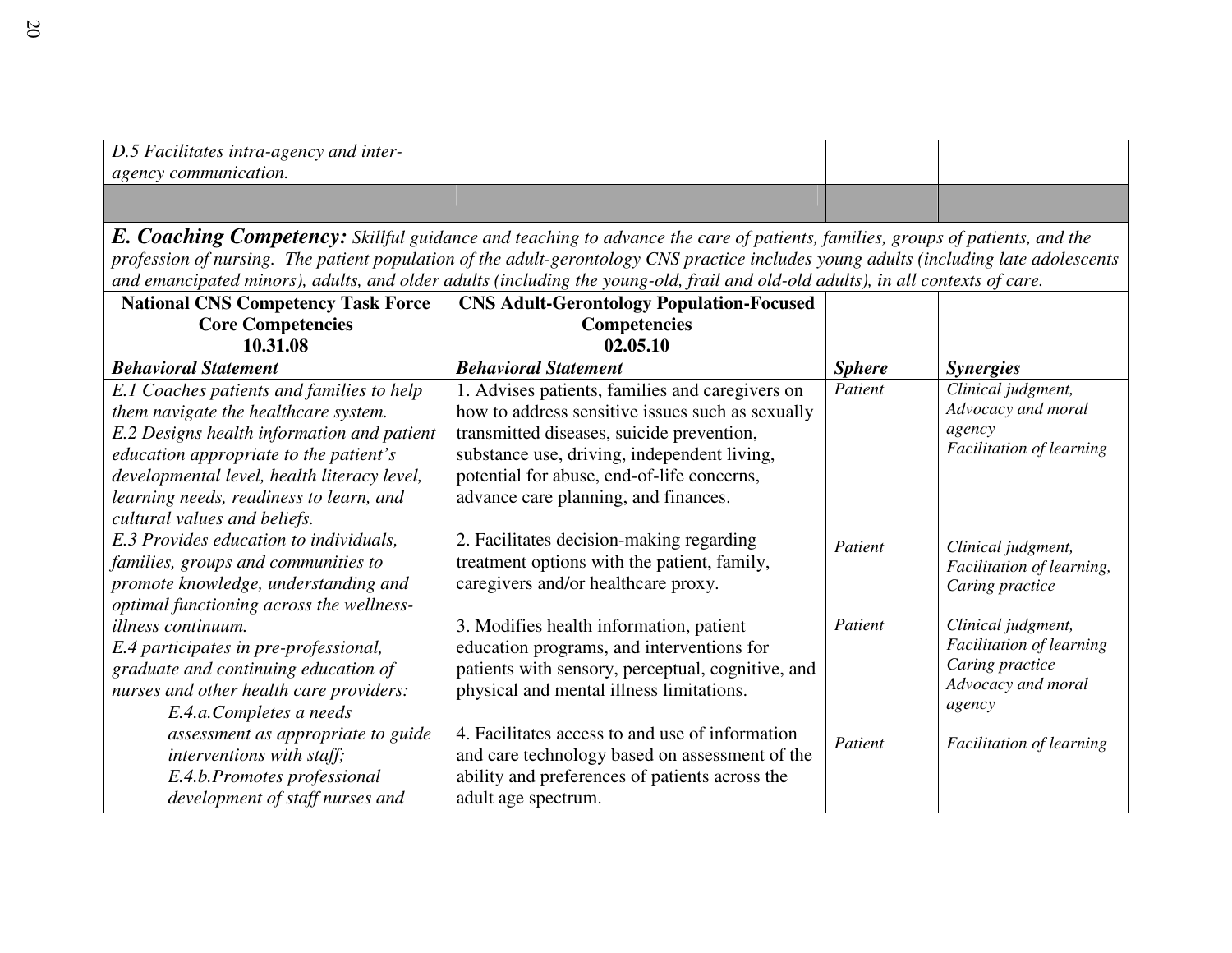| continuing education activities;<br>E.4.c.Implements staff development<br>and continuing education activities;<br>E.4.dMentors nurses to translate<br>research into practice.<br>E.5 Contributes to the advancement of the<br>profession as a whole by disseminating                                                              | 5. Designs educational programs that enhance<br>the knowledge of older adults, families, and<br>caregivers regarding normal changes of aging,<br>myths and stereotypes of aging, and health<br>promotion and prevention activities for older<br>adults.                                          | System and<br>Patient        | Facilitation of learning,<br>Advocacy and moral<br>agency |
|-----------------------------------------------------------------------------------------------------------------------------------------------------------------------------------------------------------------------------------------------------------------------------------------------------------------------------------|--------------------------------------------------------------------------------------------------------------------------------------------------------------------------------------------------------------------------------------------------------------------------------------------------|------------------------------|-----------------------------------------------------------|
| outcomes of CNS practice through<br>presentations and publications.<br>E.6 Mentors staff nurses, graduate students<br>and others to acquire new knowledge and<br>skills and develop their careers.<br>E.7 Mentors health professionals in<br>applying the principles of evidence-based<br>care.<br>E.8 Uses coaching and advanced | 6. Provides education to patients, families,<br>caregivers, and the community including but<br>not limited to the following topics:<br>health promotion<br>a.<br>high risk behaviors and their impact on<br>$\mathbf{b}$ .<br>health<br>c. the interaction between physical and<br>mental health | System and<br>Patient        | <b>Facilitation of learning</b>                           |
| communication skills to facilitate the<br>development of effective clinical teams.<br>E.9 Provides leadership in conflict<br>management and negotiation to address<br>problems in the healthcare system.                                                                                                                          | 7. Provides programs for the development of<br>healthcare providers, students, and caregivers<br>that incorporate age specific cultural<br>competence and skills.                                                                                                                                | System and<br><b>Nursing</b> | <b>Facilitation of learning</b>                           |
|                                                                                                                                                                                                                                                                                                                                   | 8. Articulates the role and significance of the<br>CNS in improving healthcare outcomes for<br>adults-older adults to other healthcare providers<br>and the public.                                                                                                                              | System                       | Systems thinking                                          |
|                                                                                                                                                                                                                                                                                                                                   | 9. Mentors healthcare providers, students, and<br>others to develop expertise in the care of the<br>vulnerable adult including the frail elderly<br>patient.                                                                                                                                     | System and<br><b>Nursing</b> | <b>Facilitation of learning</b>                           |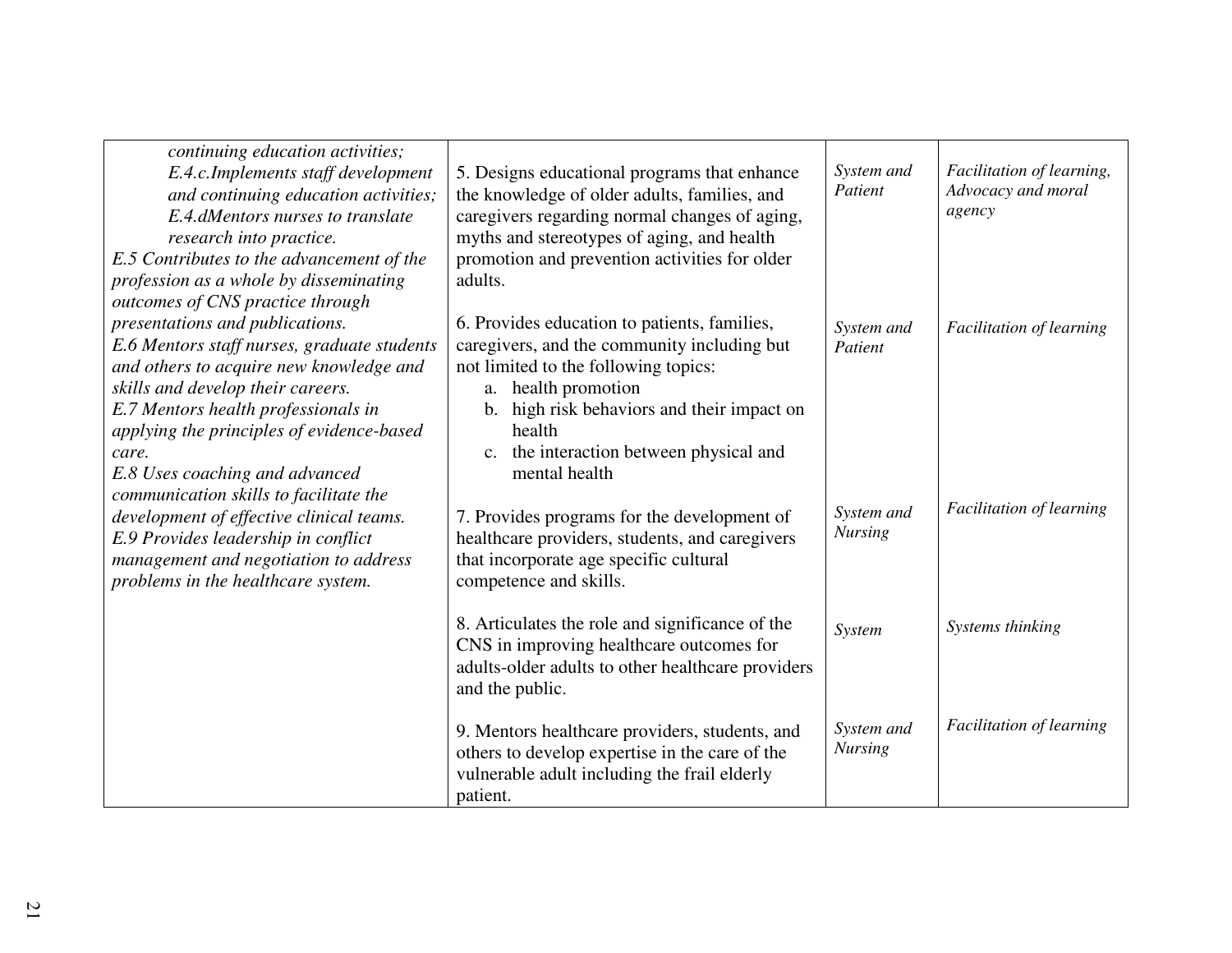**F. Research Competency:** *The work of thorough and systematic inquiry. Includes the search for, interpretation, and use of evidence in clinical practice and quality improvement, as well as active participation in the conduct of research as it relates to the adult/older adult population. The patient population of the adult-gerontology CNS practice includes young adults (including late adolescents and emancipated minors), adults, and older adults (including the young-old, frail and old-old adults), in all contexts of care.*

| <b>National CNS Competency Task Force</b>      | <b>CNS Adult-Gerontology Population-Focused</b> |               |                   |
|------------------------------------------------|-------------------------------------------------|---------------|-------------------|
| <b>Core Competencies</b>                       | <b>Competencies</b>                             |               |                   |
| 10.31.08                                       | 02.05.10                                        |               |                   |
| <b>Behavioral Statement</b>                    | <b>Behavioral Statement</b>                     | <b>Sphere</b> | <b>Synergies</b>  |
| I. Interpretation, Translation and Use of      |                                                 |               |                   |
| <b>Evidence</b>                                |                                                 |               |                   |
| F.I. 1. Analyzes research findings and other   | 1. Facilitates the incorporation of evidence-   | System        | Systems thinking, |
| evidence for their potential application to    | based practices, products, and technology that  |               | Collaboration     |
| clinical practice                              | are specific to adult-older adult populations,  |               |                   |
| F.I.2. Integrates evidence into the health,    | into clinical practice and policies.            |               |                   |
| illness, and wellness management of            |                                                 |               |                   |
| patients, families, communities and groups.    |                                                 |               |                   |
| F.I.3 Applies principles of evidence-based     |                                                 |               |                   |
| practice and quality improvement to all        |                                                 |               |                   |
| patient care.                                  |                                                 |               |                   |
| F.I.4. Assesses system barriers and            |                                                 |               |                   |
| facilitators to adoption of evidence-based     |                                                 |               |                   |
| practices.                                     |                                                 |               |                   |
| F.I.5 Designs programs for effective           |                                                 |               |                   |
| implementation of research findings and        |                                                 |               |                   |
| other evidence in clinical practice            |                                                 |               |                   |
| F.I.6 Cultivates a climate of clinical inquiry |                                                 |               |                   |
| across spheres of influence:                   |                                                 |               |                   |
| F.I.6.a. Evaluates the need for                |                                                 |               |                   |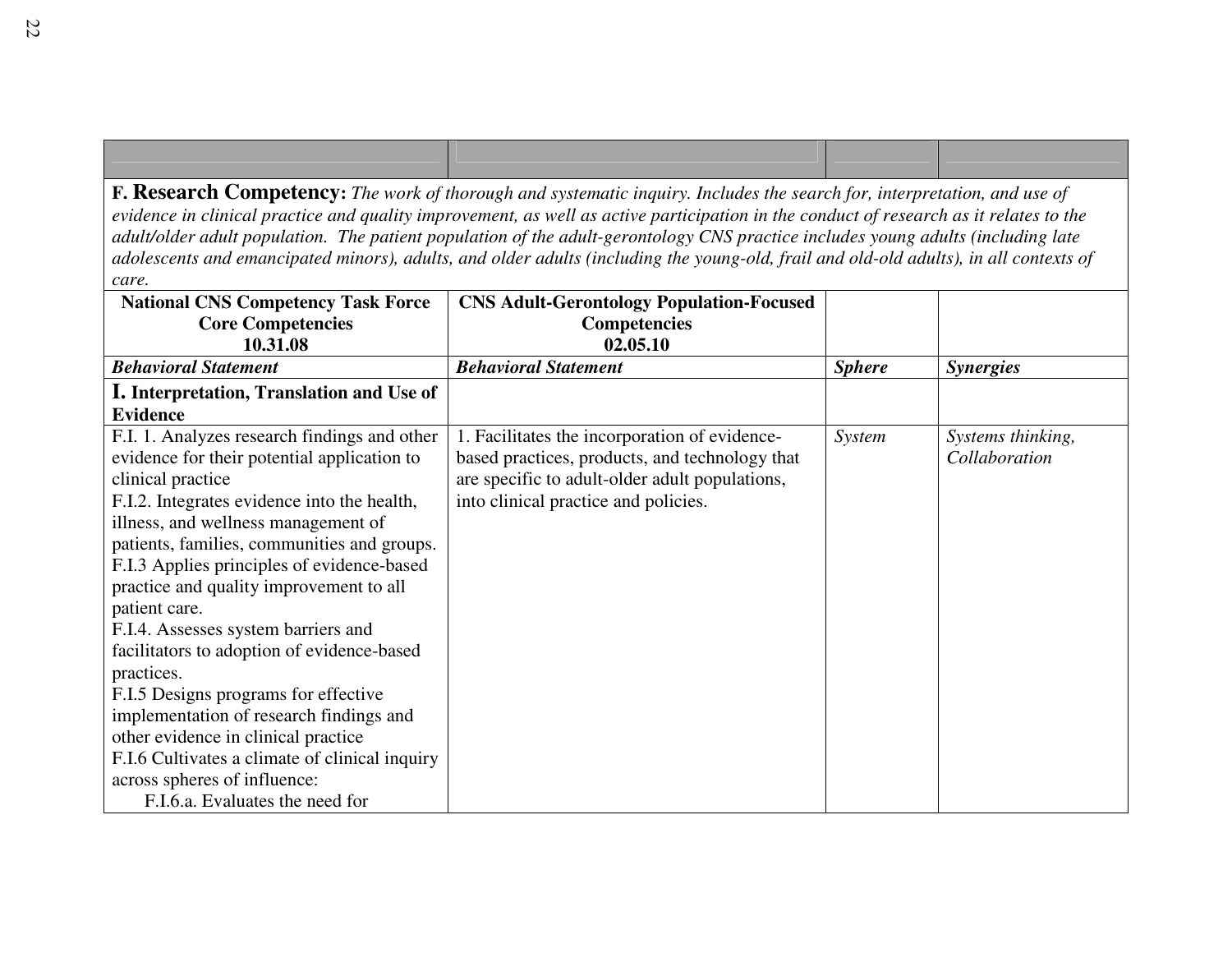| improvement or redesign of care delivery     |                                                  |        |                    |
|----------------------------------------------|--------------------------------------------------|--------|--------------------|
| processes to improve safety, efficiency,     |                                                  |        |                    |
| reliability, and quality.                    |                                                  |        |                    |
| F.I.6.b. Disseminates expert knowledge.      |                                                  |        |                    |
| <b>II.</b> Evaluation of Clinical Practice   |                                                  |        |                    |
| F.II.1 Fosters an interdisciplinary approach | 1. Provides leadership in identifying gaps in    | System | Systems thinking,  |
| to quality improvement, evidence-based       | data and analyses specific to age-related        |        | Clinical inquiry   |
| practice, research, and translation of       | outcomes of care.                                |        |                    |
| research into practice                       |                                                  |        |                    |
| F.II.2 Participates in establishing quality  | 2. Facilitates the incorporation of evidence     | System | Systems thinking   |
| improvement agenda for unit, department,     | related to adults-older adults when formulating  |        |                    |
| program, system, or population               | and reviewing age-specific policies, procedures, |        |                    |
| F.II.3 Provides leadership in planning data  | and protocols.                                   |        |                    |
| collection and quality monitoring            |                                                  |        |                    |
| F.II.4 Uses quality monitoring data to       | 3. Evaluates innovative approaches to            | System | Systems thinking,  |
| assess the quality and effectiveness of      | delivering care to the adult-older adult         |        | Collaboration      |
| clinical programs in meeting outcomes.       | populations                                      |        | Clinical inquiry   |
| F.II.5 Develops quality improvement          |                                                  |        |                    |
| initiatives based on assessments.            |                                                  |        |                    |
| F.II.6 Provides leadership in the design,    |                                                  |        |                    |
| implementation and evaluation of process     |                                                  |        |                    |
| improvement initiatives.                     |                                                  |        |                    |
| F.II.7 Provides leadership in the system-    |                                                  |        |                    |
| wide implementation of quality               |                                                  |        |                    |
| improvements and innovations.                |                                                  |        |                    |
| <b>III.</b> Conduct of Research              |                                                  |        |                    |
| F.III.1 Participates in conduct and          | 1. Identifies areas of inquiry relevant to the   | System | Advocacy and moral |
| implementation of research which includes    | adult-older adult population.                    |        | agency             |
| one or more of the following:                |                                                  |        |                    |
| F. III 1 a. Identification of questions      | 2. Advocates the use of data collection tools    | System | System thinking    |
| for clinical inquiry                         | and consents that are understandable and         |        |                    |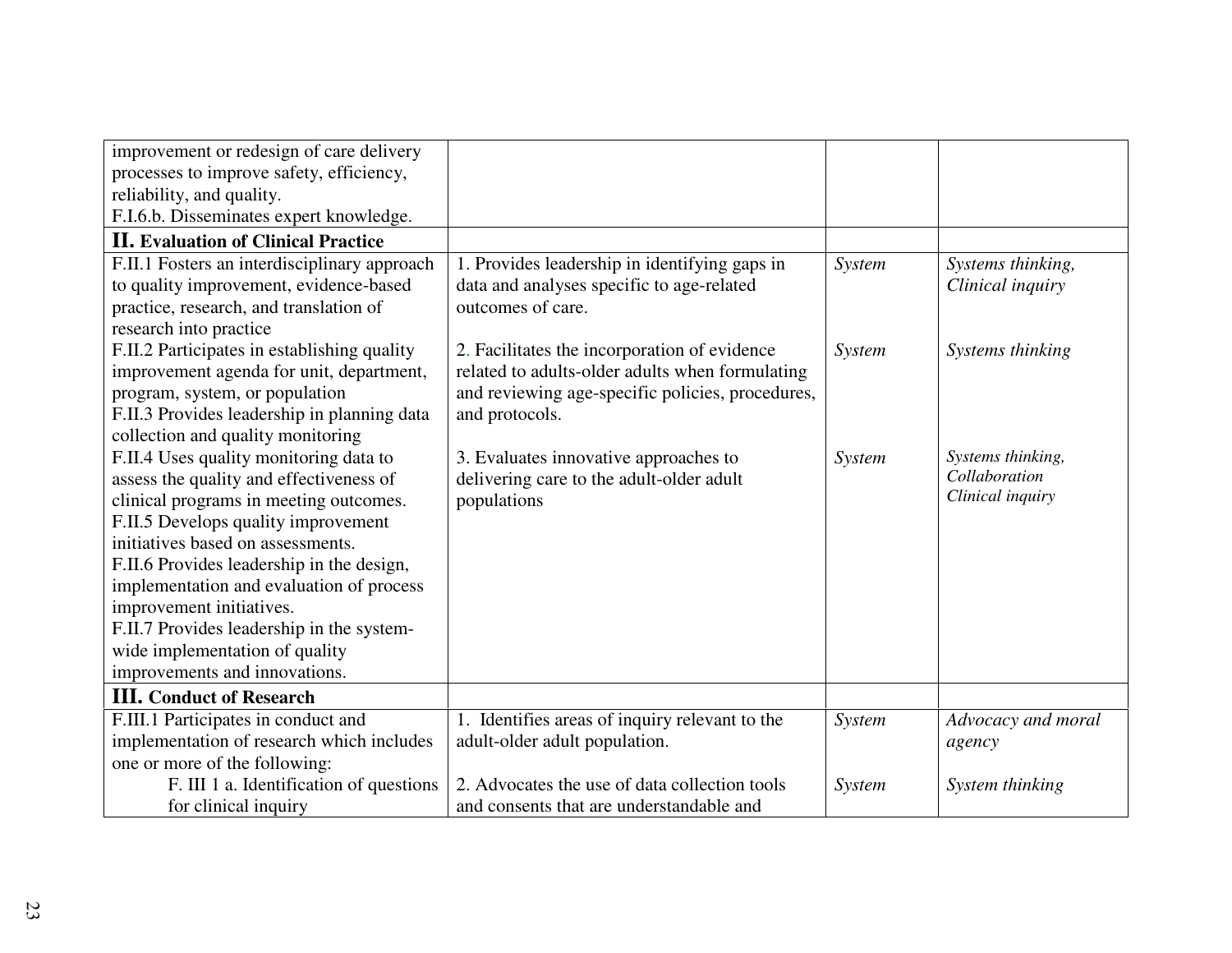| F. III 1 b. Conduct of literature   | appropriate for adult-older adult populations.     |          |                    |
|-------------------------------------|----------------------------------------------------|----------|--------------------|
| reviews                             |                                                    |          |                    |
| F. III 1 c Study design and         | 3. Applies ethical principles in safeguarding the  | Patient, | Advocacy and moral |
| implementation                      | confidentiality, dignity, and safety of all adult- | System   | agency             |
| FIII 1 d Data collection            | older adult research participants, including the   |          |                    |
| FIII 1 e Data analysis              | vulnerable and those with impaired decision-       |          |                    |
| FIII 1 f. Dissemination of findings | making capacity.                                   |          |                    |
|                                     |                                                    |          |                    |

*G. Ethical decision-making, moral agency and advocacy: Identifying, articulating, and taking action on ethical concerns at the patient, family, health care provider, system, community, and public policy levels. The patient population of the adult-gerontology CNS practice includes young adults (including late adolescents and emancipated minors), adults, and older adults (including the young-old, frail and old-old adults), in all contexts of care.*

| <b>National CNS Competency Task Force</b>    | <b>CNS Adult-Gerontology Population-Focused</b>    |               |                    |
|----------------------------------------------|----------------------------------------------------|---------------|--------------------|
| <b>Core Competencies</b>                     | <b>Competencies</b>                                |               |                    |
| 10.31.08                                     | 02.05.10                                           |               |                    |
| <b>Behavioral Statement</b>                  | <b>Behavioral Statement</b>                        | <b>Sphere</b> | <b>Synergies</b>   |
| G.1 Engages in a formal self-evaluation      | 1. Balances patient and family preferences,        | Patient,      | Clinical judgment, |
| process, seeking feedback regarding own      | threats to patient safety, and risk/benefit        | System        | Collaboration      |
| practice, from patients, peers, professional | analysis of interventions such as fall prevention, |               |                    |
| colleagues and others                        | pain management, and treatment choices.            |               |                    |
| G.2 Fosters professional accountability in   |                                                    |               |                    |
| self or others.                              |                                                    |               |                    |
| G.3 Facilitates resolution of ethical        |                                                    |               |                    |
| conflicts:                                   |                                                    |               |                    |
| G.3.a. Identifies ethical implications       |                                                    |               |                    |
| of complex care situations                   |                                                    |               |                    |
| G.3.b.Considers the impact of                |                                                    |               |                    |
| scientific advances, cost, clinical          |                                                    |               |                    |
| effectiveness, patient and family            |                                                    |               |                    |
| values and preferences, and other            |                                                    |               |                    |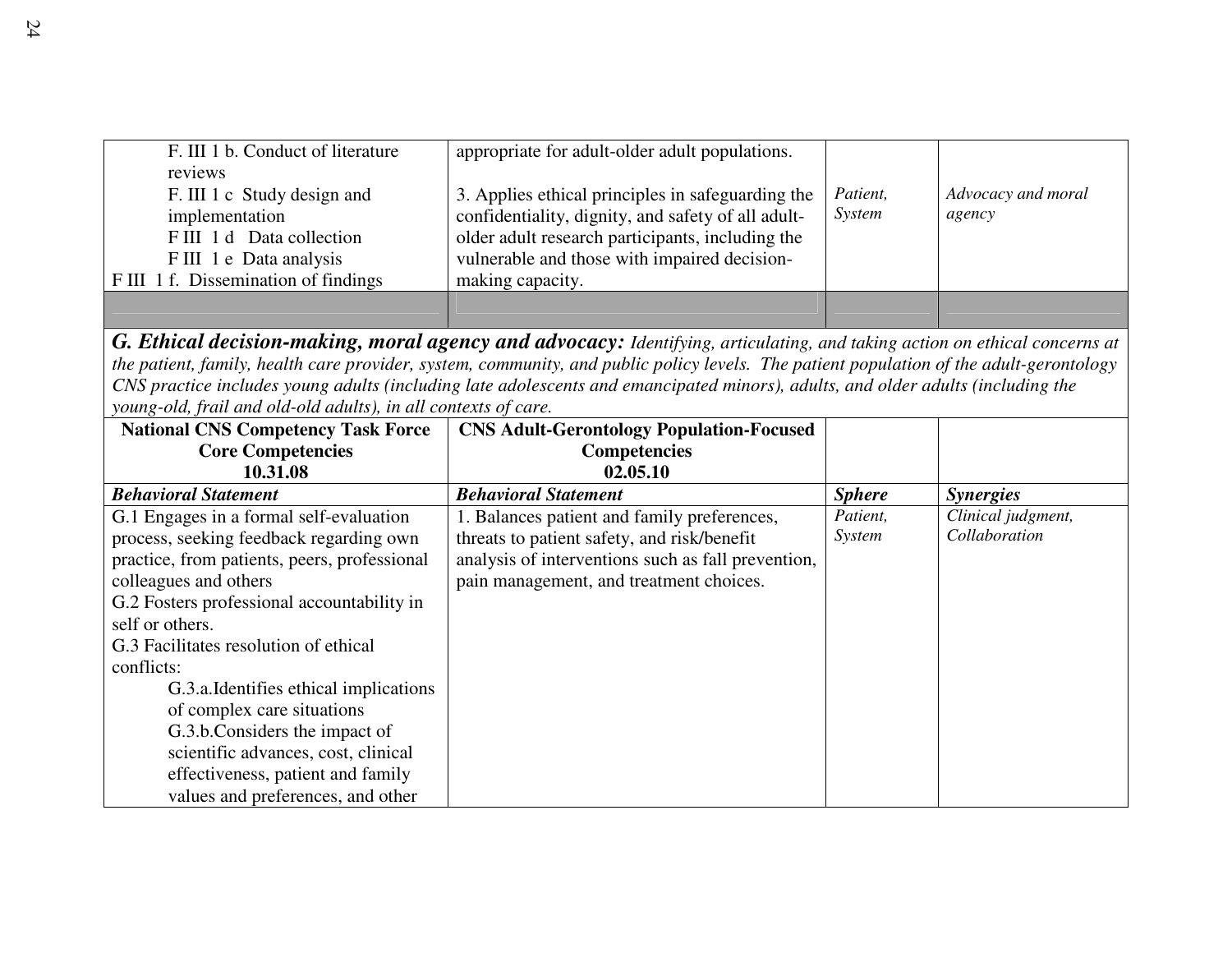| external influences.                         |  |  |
|----------------------------------------------|--|--|
| G.3.c. Applies ethical principles to         |  |  |
| resolving concerns across the three          |  |  |
| spheres of influence                         |  |  |
| G.4 Promotes a practice climate conducive    |  |  |
| to providing ethical care.                   |  |  |
| G.5 Facilitates interdisciplinary teams to   |  |  |
| address ethical concerns, risks or           |  |  |
| considerations, benefits and outcomes of     |  |  |
| patient care.                                |  |  |
| G.6 Facilitates patient and family           |  |  |
| understanding of the risks, benefits, and    |  |  |
| outcomes of proposed healthcare regimen      |  |  |
| to promote informed decision making.         |  |  |
| G.7 Advocates for equitable patient care     |  |  |
| by:                                          |  |  |
| G.7.a.Participating in                       |  |  |
| organizational, local, state, national,      |  |  |
| or international level of policy-            |  |  |
| making activities for issues related         |  |  |
| to their expertise                           |  |  |
| G.7.b. Evaluating the impact of              |  |  |
| legislative and regulatory policies          |  |  |
| as they apply to nursing practice            |  |  |
| and patient or population outcomes           |  |  |
| *see C3 in Adult-Gero competencies           |  |  |
| G.8 Promotes the role and scope of practice  |  |  |
| of the CNS to legislators, regulators, other |  |  |
| health care providers, and the public:       |  |  |
| G.8.a.Communicates information               |  |  |
| that promotes nursing, the role of           |  |  |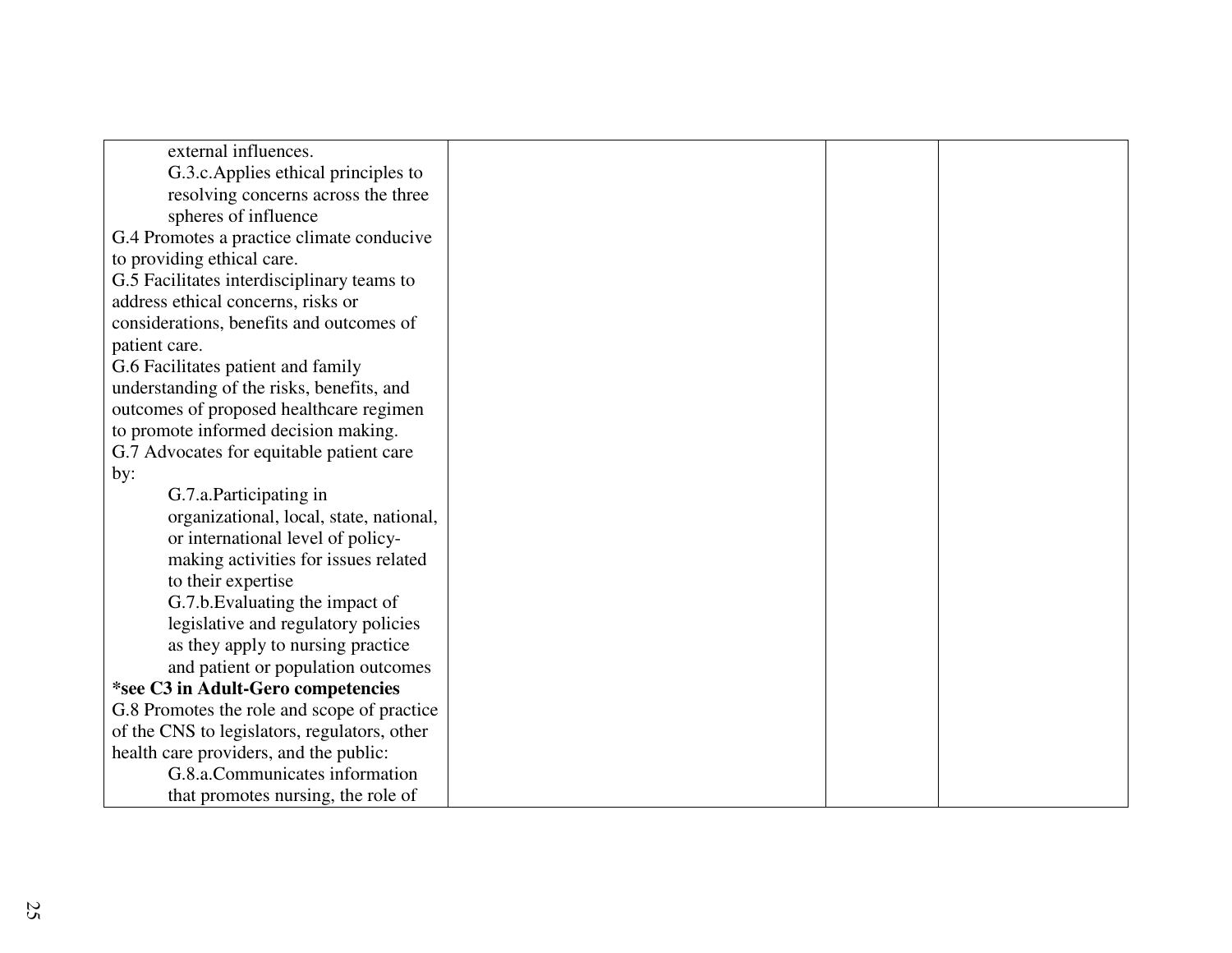| the CNS and outcomes of nursing          |  |  |
|------------------------------------------|--|--|
| and CNS practice through the use         |  |  |
| of the media, advanced                   |  |  |
| technologies, and community              |  |  |
| networks.                                |  |  |
| G.8.b. Advocates for the CNS/APRN role   |  |  |
| and for positive legislative response to |  |  |
| issues affecting nursing practice.       |  |  |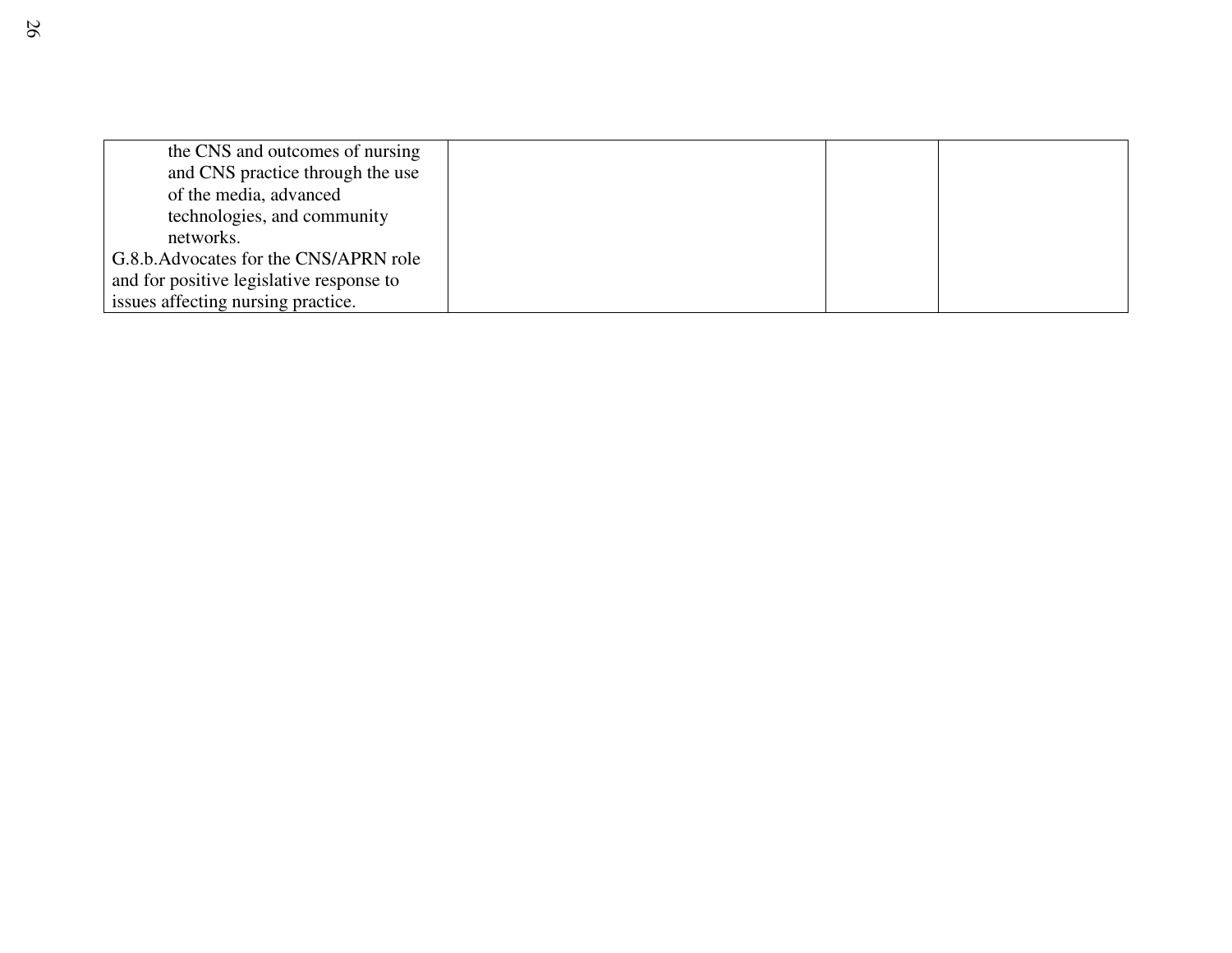#### **APPENDIX A: BACKGROUND DOCUMENTS REVIEWED BY EXPERT PANEL**

American Association of Colleges of Nursing. (1996). *The Essentials of Master's Education for Advanced Practice Nursing*. Washington, DC: Author.

American Association of Colleges of Nursing. (2000). *Older Adults: Recommended Baccalaureate Competencies and Curricular Guidelines for Geriatric Nursing Care.* Washington, DC: Author. Can be accessed at http://www.aacn.nche.edu/Education/pdf/Gercomp.pdf.

American Association of Colleges of Nursing. (2004). *Nurse Practitioner and Clinical Nurse Specialist Competencies for Older Adult Care.* Washington, DC: Author. Can be accessed at http://www.aacn.nche.edu/Education/pdf/APNCompetencies.pdf.

American Association of Colleges of Nursing. (2006). *The Essentials of Doctoral Education for Advanced Nursing Practice*. Washington, DC: Author. Can be accessed at http://www.aacn.nche.edu/DNP/pdf/Essentials.pdf.

American Association of Critical-Care Nurses. (2002). Scope of Practice and Standards of Professional Performance for the Acute and Critical Care Clinical Nurse Specialist. Aliso Viejo, CA: Author. Can be accessed at http://www.aacn.org/WD/Practice/Docs/128101CNSStds.pdf.

American Nurses Association. (2004). Scope & Standards of Practice. Washington, DC: Author.

American Nurses Credentialing Center. (2006). Test Content Outline: Clinical Specialist in Adult Health Board Certification Exam.

APRN Consensus Work Group & the National Council of State Boards of Nursing APRN Advisory Committee. (2008). Consensus Model for APRN Regulation: Licensure, Accreditation, Certification, and Education. Can be accessed at http://www.aacn.nche.edu/education/pdf/APRNReport.pdf.

Hartford Geropsychiatric Nursing Collaborative. (2008) *DRAFT Recommended Geropsychiatric Competency Enhancements for Geriatric Clinical Nurse Specialists*.

Hartford Geropsychiatric Nursing Collaborative. (2008). *DRAFT Recommended Geropsychiatric Competency Enhancements for Clinical Nurse Specialists Who Provide Care to Older Adults but are not Geriatric Specialists.*